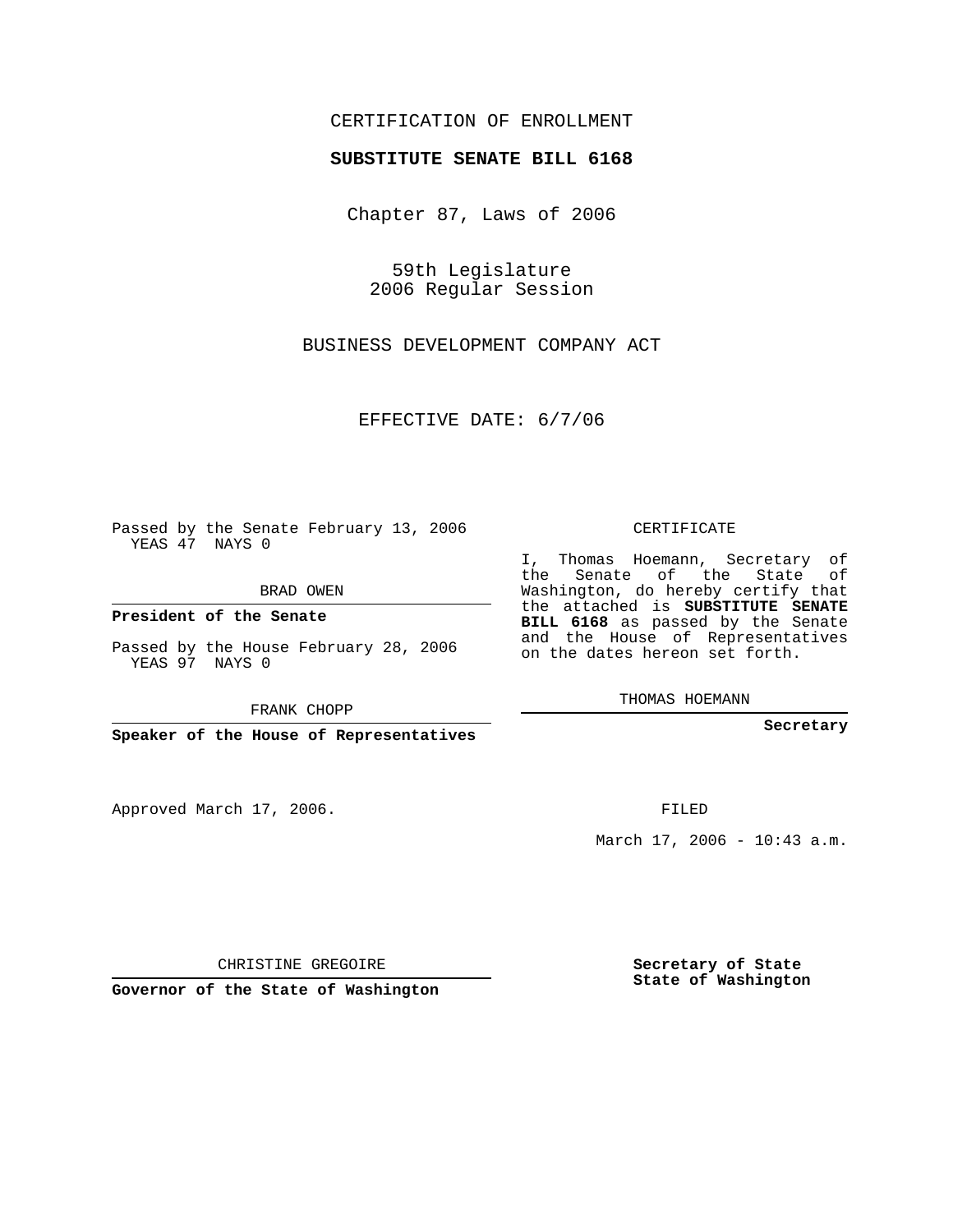## **SUBSTITUTE SENATE BILL 6168** \_\_\_\_\_\_\_\_\_\_\_\_\_\_\_\_\_\_\_\_\_\_\_\_\_\_\_\_\_\_\_\_\_\_\_\_\_\_\_\_\_\_\_\_\_

\_\_\_\_\_\_\_\_\_\_\_\_\_\_\_\_\_\_\_\_\_\_\_\_\_\_\_\_\_\_\_\_\_\_\_\_\_\_\_\_\_\_\_\_\_

Passed Legislature - 2006 Regular Session

## **State of Washington 59th Legislature 2006 Regular Session**

**By** Senate Committee on Financial Institutions, Housing & Consumer Protection (originally sponsored by Senators Fairley, Benton, Keiser, Benson, Prentice, Franklin, Brandland, Berkey and Schmidt; by request of Department of Financial Institutions)

READ FIRST TIME 1/19/2006.

 AN ACT Relating to business development companies and the participation of financial institutions and nondepository lenders in economic development within the state; amending RCW 31.24.010, 31.24.020, 31.24.030, 31.24.070, 31.24.080, 31.24.090, 31.24.100, 31.24.110, 31.24.120, 31.24.130, 31.24.140, 31.24.150, 31.24.170, 31.24.190, and 31.40.090; adding new sections to chapter 31.24 RCW; adding a new section to chapter 31.35 RCW; adding a new section to chapter 31.40 RCW; and repealing RCW 31.24.040, 31.24.050, 31.24.060, and 31.24.180.

10 BE IT ENACTED BY THE LEGISLATURE OF THE STATE OF WASHINGTON:

11 NEW SECTION. **Sec. 1.** A new section is added to chapter 31.24 RCW 12 to read as follows:

13 The legislature finds, declares, and intends that:

14 (1) There exists substantial and growing need in Washington state 15 to enhance the availability of financial assistance for small business 16 and to improve the economy of the localities within this state;

17 (2) The department, which is charged with (a) the regulation of 18 business development corporations, under this chapter, (b) the 19 regulation of financial institutions and other financial entities as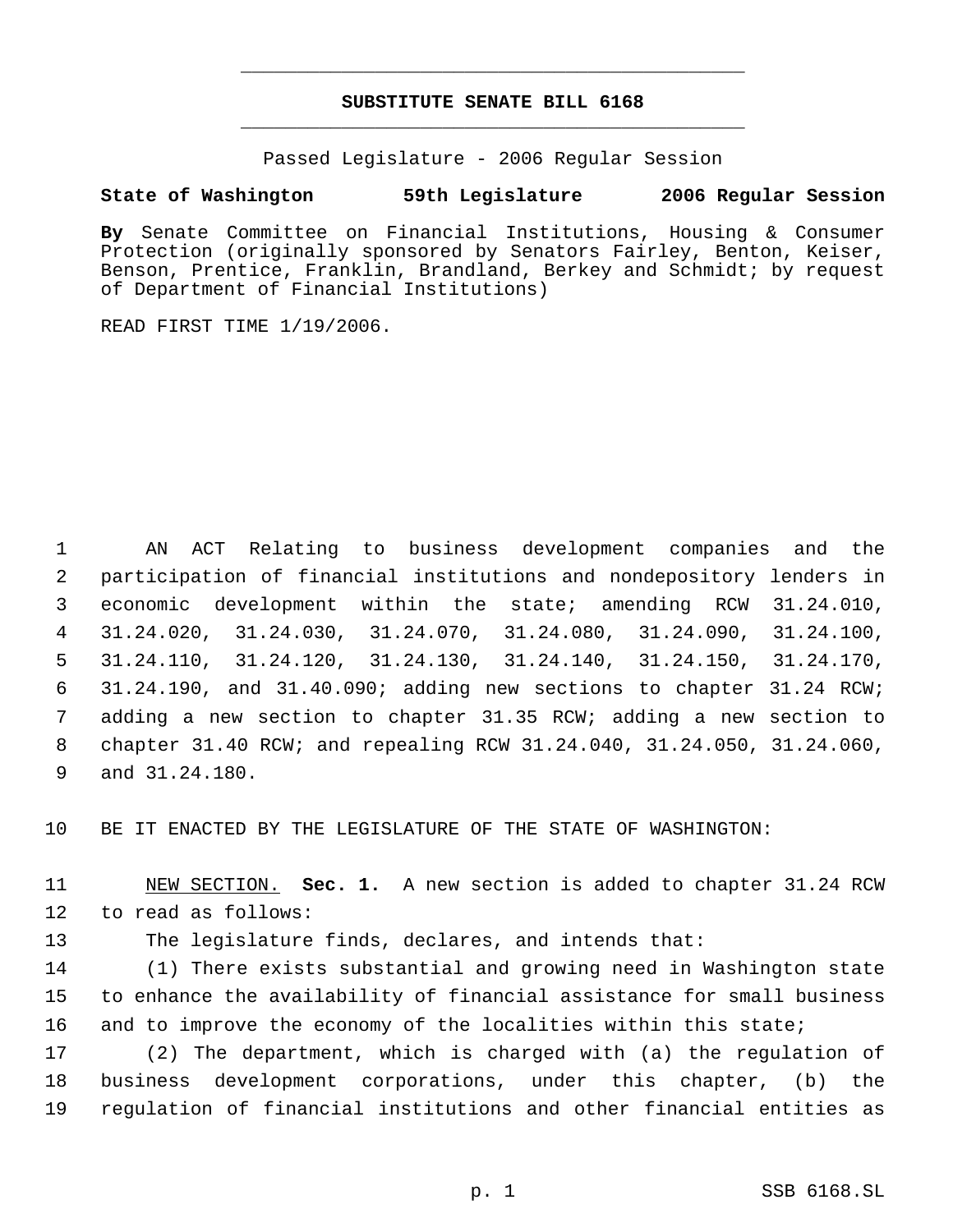defined in this chapter, and (c) nondepository lenders engaged in guaranteed small business and agricultural lending, under chapters 31.40 and 31.35 RCW, is among those state agencies critical to meeting the needs addressed in subsection (1) of this section; and

 (3) It is necessary to assist the department in meeting the needs addressed in subsection (1) of this section and to improve its administration and regulation of this chapter and chapters 31.35 and 31.40 RCW.

 **Sec. 2.** RCW 31.24.010 and 1963 c 162 s 1 are each amended to read as follows:

11 ((As used in this chapter, the following words and phrases, unless 12 differently defined or described, shall have the meanings and 13 references as follows:

 (1) Corporation means a Washington industrial development 15 corporation created under this chapter.

 (2) Financial institution means any banking corporation or trust company, national banking association, savings and loan association, insurance company or related corporation, partnership, foundation, or 19 other institution engaged primarily in lending or investing funds.

 (3) Member means any financial institution authorized to do business within this state which shall undertake to lend money to a 22 corporation created under this chapter, upon its call, and in accordance with the provisions of this chapter.

24 (4) Board of directors means the board of directors of the 25 corporation created under this chapter.

 (5) Loan limit means for any member, the maximum amount permitted 27 to be outstanding at one time on loans made by such member to the 28 corporation, as determined under the provisions of this chapter.)

 The definitions in this section apply throughout this chapter unless the context clearly requires otherwise.

 (1) "Applicant" means a person who files with the director an application for organization as, or conversion to doing business as, a business development company under this chapter, or who is making application for a material change that requires approval of the director under this chapter.

(2) "Assessable stock" means any stock or class of stock, or equity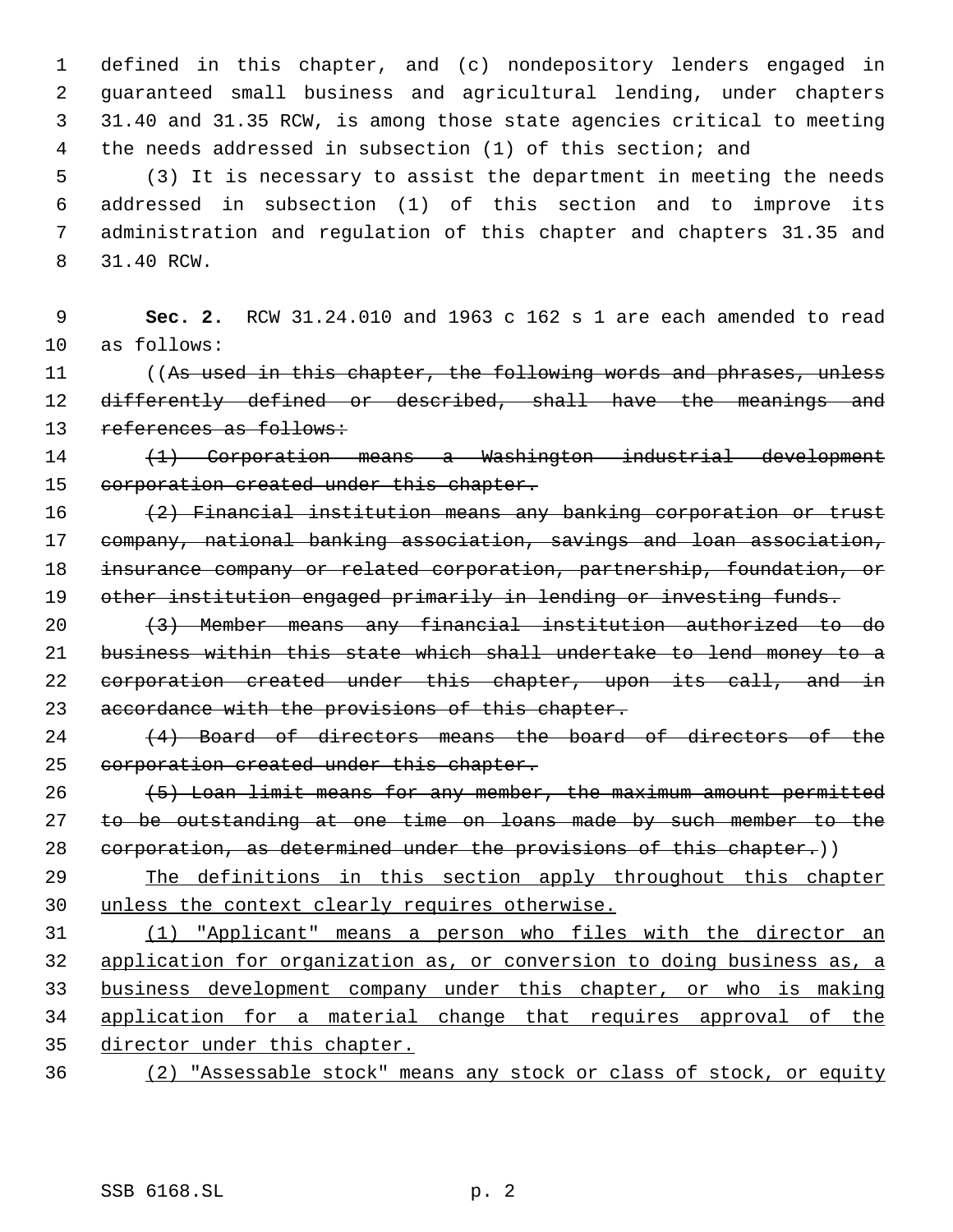interest or class of equity interest, in a business development company that: (a) Has been authorized pursuant to the articles of incorporation 4 of the business development company as approved by the department; (b) Has been created pursuant to an authorized plan of assessment; (c) Has been agreed to by a stockholder pursuant to the stockholder's subscription or similar agreement; and (d) Has been disclosed as being subject to assessment on the face of the stock certificates or certificates of equity interest. (3) "Board of directors" means the board of directors of a business 11 development company created under this chapter. (4) "Borrower" means a person, including a controlling person of such person, who obtains a qualified loan from a business development company. (5) "Business" means a person, including a controlling person of such person, who obtains a qualified loan or qualified investment, or both, from a business development company. (6) "Business development company" means a company created for the purpose of engaging in any activity authorized by this chapter. A "business development company" created under this chapter is either: (a) A "general business development company," which is a business development company that may engage in any activity authorized by this chapter; or (b) A "historic business development company," which is a business development company organized to encourage and stimulate the preservation of historic buildings or historic commercial areas or neighborhoods, and may only engage in activities consistent with the purposes of the limited charter as set forth in RCW 31.24.190. (7) "Business development project" means a project controlled by a business, in which a business development company may make a qualified investment, qualified loan, or both. (8) "Control," "controlled," or "controls," in relation to a borrower or business, has the same meaning as "control of a bank" has under Federal Reserve Regulation O, 12 C.F.R. Sec. 215.2, as it existed on the effective date of this section, or such subsequent date as may be provided by the department by rule, consistent with the purposes of this chapter.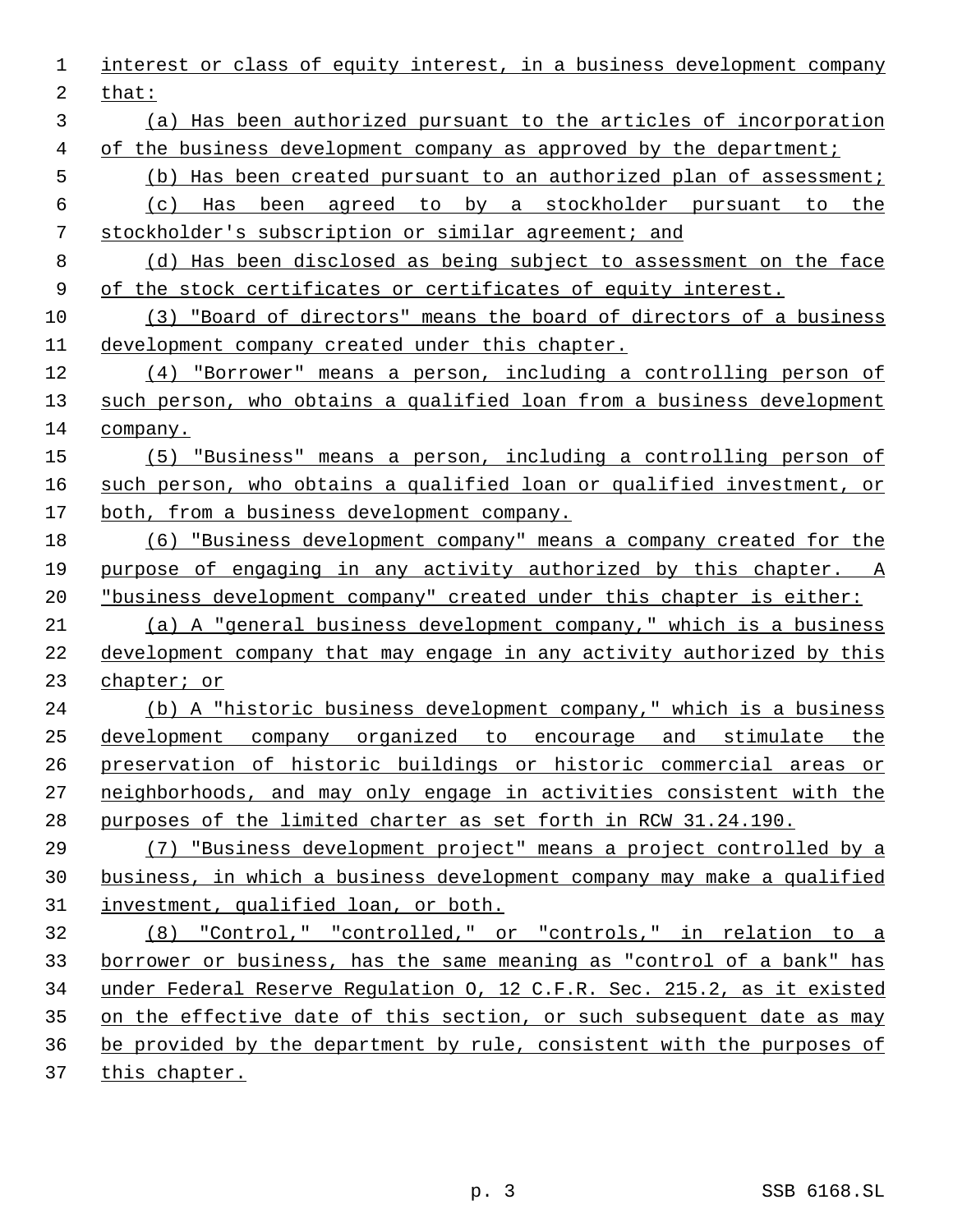(9) "Controlling person" means a person, including an executive officer or director as defined in Federal Reserve Regulation O, 12 C.F.R. Sec. 215.2, as it existed on the effective date of this section, or such subsequent date as may be provided by the department by rule, consistent with the purposes of this chapter, who controls a borrower or business.

 (10) "Department" means the Washington state department of financial institutions, or its successor.

 (11) "Director" means the director of the department of financial institutions, unless used in the context of a member of the board of 11 directors of a business development company created under this chapter. (12) "Financial institution" means any federally chartered or state-chartered bank or trust company, savings bank or savings and loan association, or credit union.

 (13) "Insider transaction" means a transaction between a business development company and a person who is (a) an affiliate of a business development company or (b) an executive officer, director, or principal shareholder, or a related interest of, such a person. As used in this subsection, "affiliate," "executive officer," "director," "principal shareholder," and "related interest" have the same meaning, in relation to a business development company, as such terms have in relation to a member bank pursuant to Federal Reserve Regulation O, 12 C.F.R. Sec. 215.2, as it existed on the effective date of this section, or such subsequent date as may be provided by the department by rule, consistent with the purposes of this chapter.

 (14) "Other financial entity" means an insurance company authorized to do business in Washington state, or any other company, limited liability company, partnership, limited partnership, or foundation, other than a financial institution, engaged as a primary activity in the business of lending or investing funds, and which holds a charter or license from an applicable federal or state regulatory authority to engage in such activity.

 (15) "Person" means a natural person, partnership, limited partnership, limited liability company, corporation, association, foundation, or other legal or commercial entity.

 (16) "Plan of assessment" means a plan for assessment of stockholders, or a class of stockholders, which is part of the business plan of a business development company that has been approved by the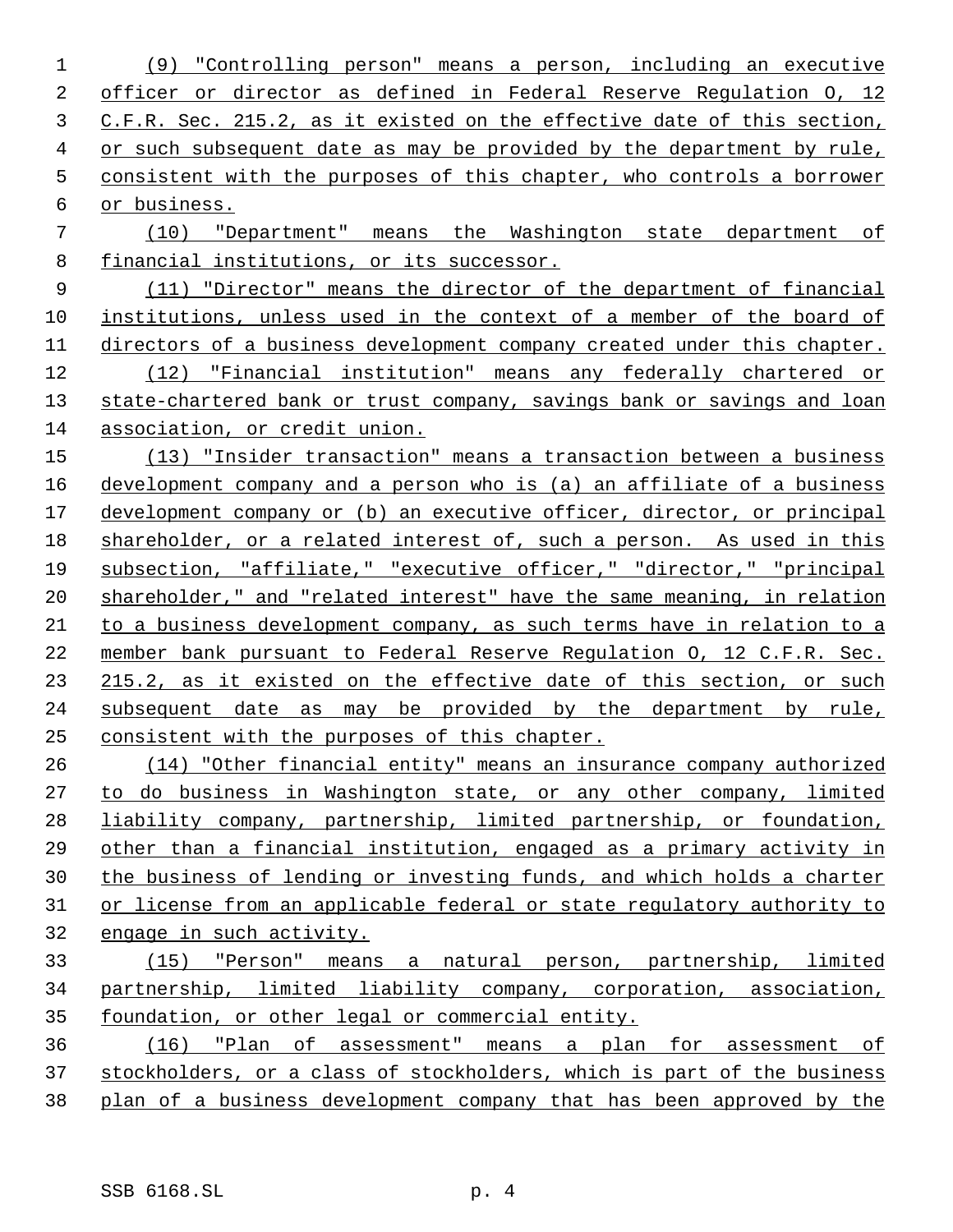department, and which provides for the periodic, equal assessment of all stockholders, or an affected class of stockholders, according to their interest in the business development company, as provided for in section 7 of this act. (17) "Qualified investment" means any equity investment, or debt investment other than a qualified loan, authorized by this chapter to be made by a business development company to a business: (a) The principal intent of which: (i) In the case of a general business development company, is to 10 promote or enhance small business or improvement of the economy of one or more localities within this state, consistent with the general intent and purpose of a business development company, as set forth in 13 section 1 of this act, and with its approved business plan; or (ii) In the case of a historic business development company, is to promote and/or enhance the special purpose and intent of a historic business development company as set forth in RCW 31.24.190, consistent 17 with its approved business plan; and (b) Which investment, at the time of its origination, has a reasonable likelihood of being used for such purpose. (18) "Qualified loan" means any loan authorized by this chapter to be made by a business development company to a borrower: (a) The principal intent of which: (i) In the case of a general business development company, is to promote or enhance small business or improvement of the economy of one or more localities within this state, consistent with the general intent and purpose of this chapter, and with its approved business plan; or (ii) In the case of a historic business development company, is to promote or enhance the special purpose and intent of a historic business development company as set forth in RCW 31.24.190, consistent with its approved business plan; and (b) Which loan, at the time of its origination, has a reasonable likelihood of being used for such purpose. (19) "Qualified loan participant" means a financial institution or other financial entity, as defined in this section, or any other person engaged in the business of lending, who participates as a funder of a qualified participation loan.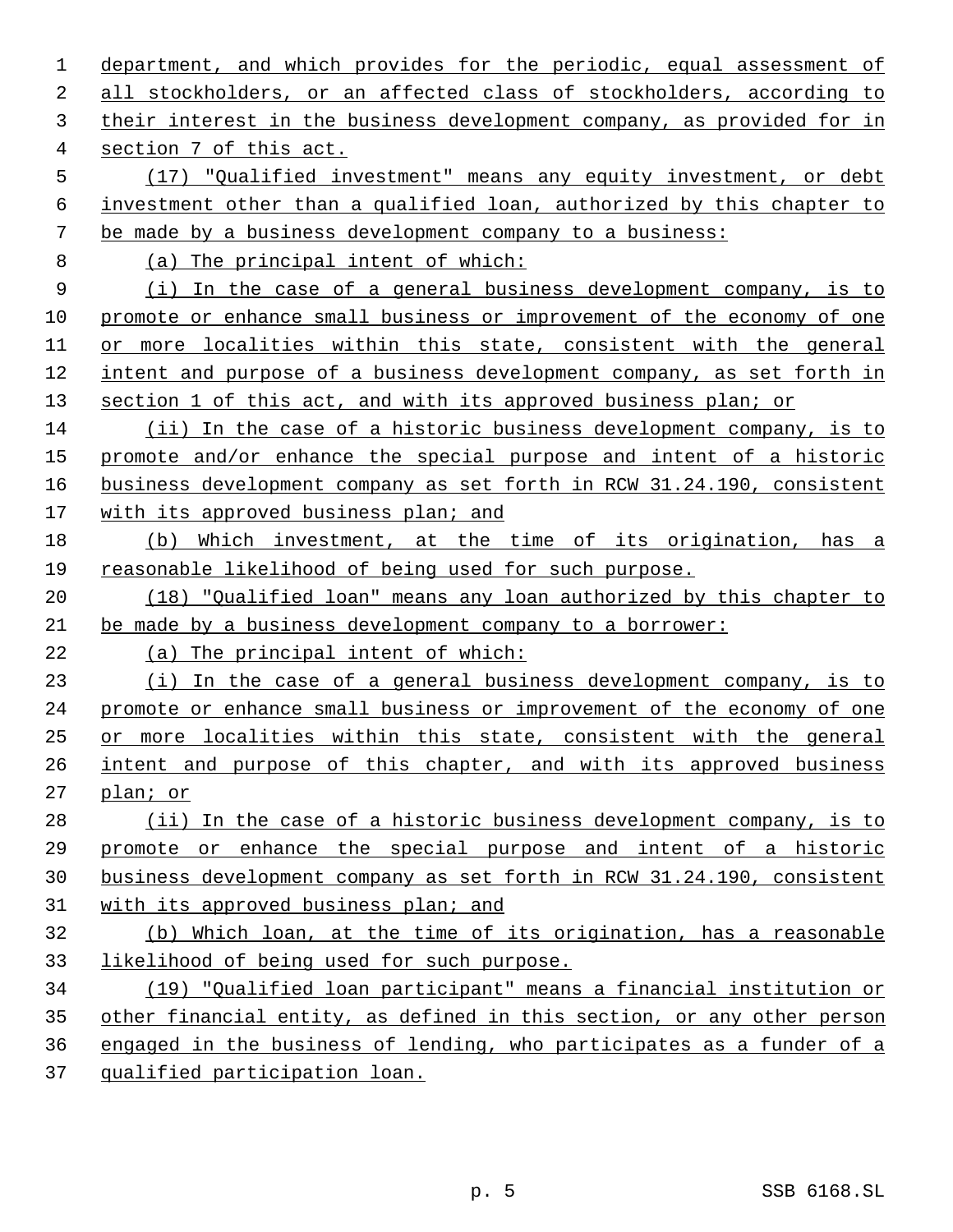1 (20) "Qualified participation loan" means a loan to a borrower or 2 business, in relation to a business development project, made, in whole 3 or in part by qualified loan participants, which has been facilitated, 4 arranged, or partially funded by a business development company. 5 (21) "Stock" means, in relation to a business development company, 6 any stock or equity interest, of whatever class, in a business 7 development company. 8 (22) "Stockholder" means, in relation to a stockholder of a 9 business development company, any person authorized either by Title 23B 10 RCW to be a shareholder of a corporation or by chapter 25.15 RCW and 11 this chapter to hold an equity interest in a limited liability company, 12 and may include, without limitation, a financial institution or other 13 financial entity.

14 **Sec. 3.** RCW 31.24.020 and 1974 ex.s. c 16 s 1 are each amended to 15 read as follows:

16 ((Fifteen or more persons, a majority of whom shall be residents of 17 this state, who may desire to create an industrial development 18 corporation under the provisions of this chapter, for the purpose of 19 promoting, developing and advancing the prosperity and economic welfare 20 of the state and, to that end, to exercise the powers and privileges 21 hereinafter provided, may be incorporated by filing in the office of 22 the secretary of state, as hereinafter provided, articles of 23 incorporation. The articles of incorporation shall contain:

 $24$  (1) The name of the corporation, which shall include the words 25 "Development Corporation of Washington."

26  $(2)$  The location of the principal office of the corporation, but 27 such corporation may have offices in such other places within the state 28 as may be fixed by the board of directors.

 $(3)$  The purposes for which the corporation is founded, which shall be to promote, stimulate, develop and advance the business prosperity 31 and economic welfare of Washington and its citizens; to encourage and assist through loans, investments or other business transactions in the location of new business and industry in this state and to rehabilitate and assist existing business and industry; to stimulate and assist in the expansion of all kinds of business activity which will tend to promote the business development and maintain the economic stability of this state, provide maximum opportunities for employment, encourage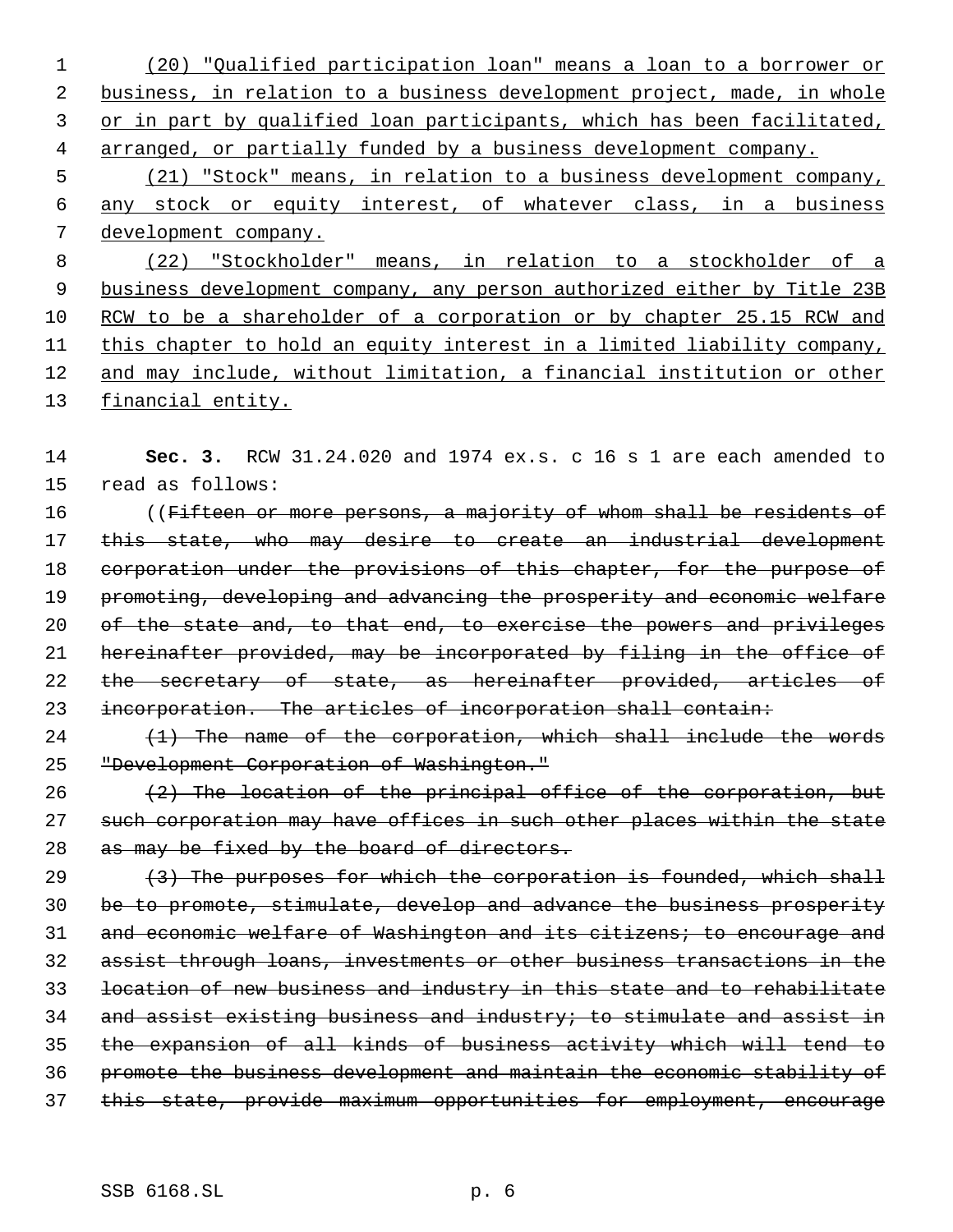1 thrift, and improve the standard of living of citizens of this state; similarly, to cooperate and act in conjunction with other organizations, public or private, in the promotion and advancement of industrial, commercial, agricultural and recreational developments in this state; and to provide financing for the promotion, development, and conduct of all kinds of business activity in this state.

 7 (4) The names and post office addresses of the members of the first 8 board of directors, who, unless otherwise provided by the articles of 9 incorporation or the bylaws, shall hold office for the first year of 10 existence of the corporation or until their successors are elected and 11 have qualified.

12 (5) Any provision which the incorporators may choose to insert for 13 the regulation of the business and for the conduct of the affairs of 14 the corporation and any provision creating, dividing, limiting and 15 regulating the powers of the corporation, the directors, stockholders 16 or any class of the stockholders, including, but not limited to a list 17 of the officers, and provisions governing the issuance of stock 18 certificates to replace lost or destroyed certificates.

19 (6) The amount of authorized capital stock and the number of shares 20 into which it is divided, the par value of each share and the amount of 21 capital with which it will commence business and, if there is more than 22 one class of stock, a description of the different classes; the names 23 and post office addresses of the subscribers of stock and the number of 24 shares subscribed by each. The aggregate of the subscription shall be 25 the minimum amount of capital with which the corporation shall commence 26 business which shall not be less than fifty thousand dollars. The 27 articles of incorporation may also contain any provision consistent 28 with the laws of this state for the regulation of the affairs of the 29 corporation.

 $(7)$  The articles of incorporation shall be in writing, subscribed by not less than five natural persons competent to contract and acknowledged by each of the subscribers before an officer authorized to take acknowledgments and filed in the office of the secretary of state for approval. A duplicate copy so subscribed and acknowledged may also be filed.

36 (8) The articles of incorporation shall recite that the corporation 37 is organized under the provisions of this chapter.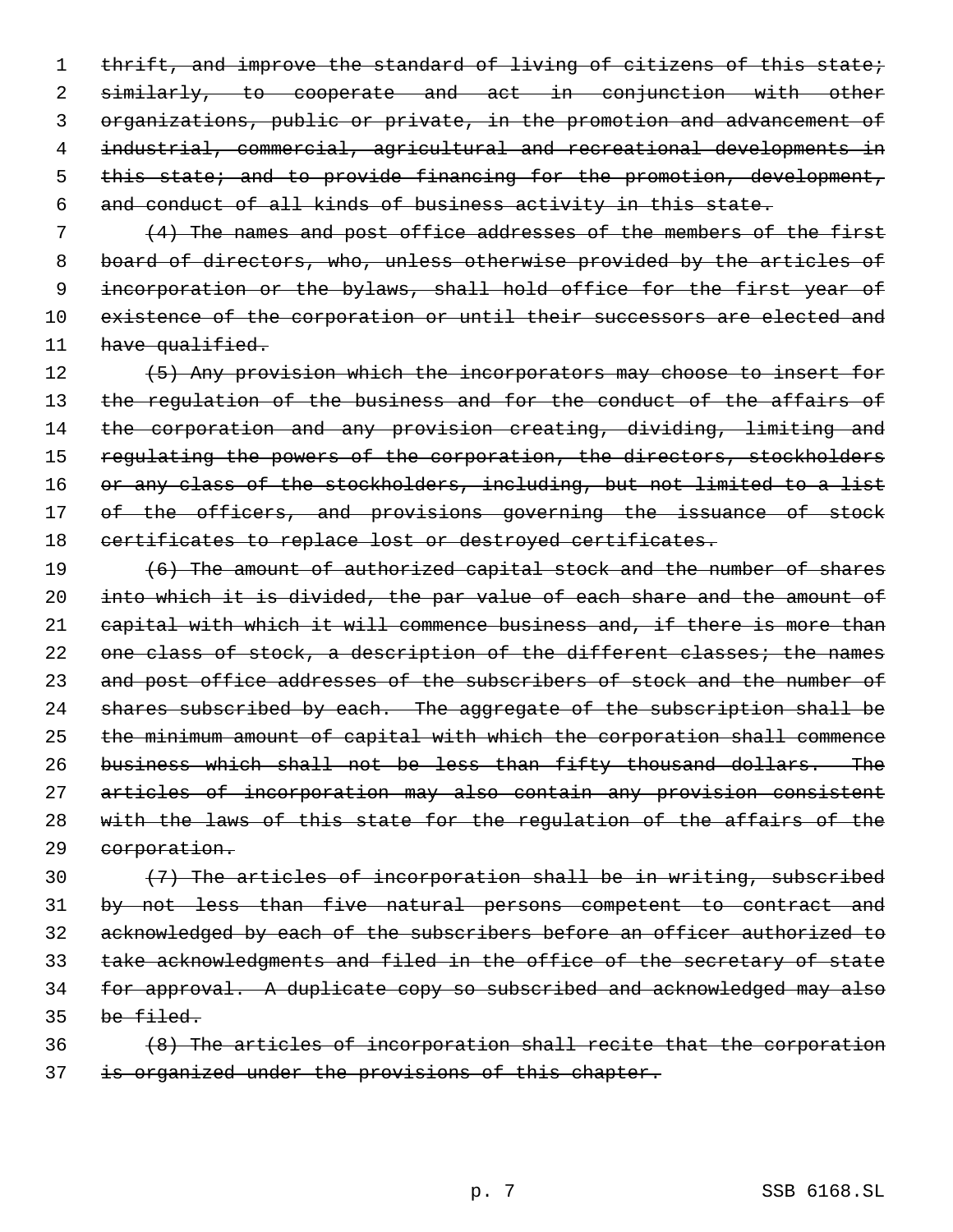The secretary of state shall not approve articles of incorporation for a corporation organized under this chapter until a total of at least ten national banks, state banks, savings banks, industrial savings banks, federal savings and loan associations, domestic building and loan associations, or insurance companies authorized to do business within this state, or any combination thereof, have agreed in writing to become members of said corporation; and said written agreement shall be filed with the secretary of state with the articles of incorporation 9 and the filing of same shall be a condition precedent to the approval 10 of the articles of incorporation by the secretary of state. Whenever the articles of incorporation shall have been filed in the office of 12 the secretary of state and approved by him and all taxes, fees and 13 charges, have been paid, as required by law, the subscribers, their 14 successors and assigns shall constitute a corporation, and said corporation shall then be authorized to commence business, and stock 16 thereof to the extent herein or hereafter duly authorized may from time 17 to time be issued.) (1) Five or more persons, a majority of whom are residents of this

 state and three of which are federally insured depository institutions, who desire to charter a business development company under this chapter, may incorporate as a business development company by filing with the director an application for a business development company charter, which application contains the following:

 (a) A cover letter requesting a charter as a business development company under authority of this chapter, and specifying the purpose of 26 the requested charter;

 (b) A business plan satisfactory to the director, including a plan 28 of assessment in the event that applicant seeks to assess stockholders, or a class of stockholders, as provided for in section 7 of this act; (c) Proposed articles of incorporation, in form and substance consistent with the requirements of subsection (4) of this section; (d) Proposed bylaws, in form and substance consistent with the requirements of this chapter; (e) A filing fee and application review fee as established by the 35 director consistent with section 5 of this act; and

 (f) All other relevant information as is necessary to satisfy the director that such proposed business development company has a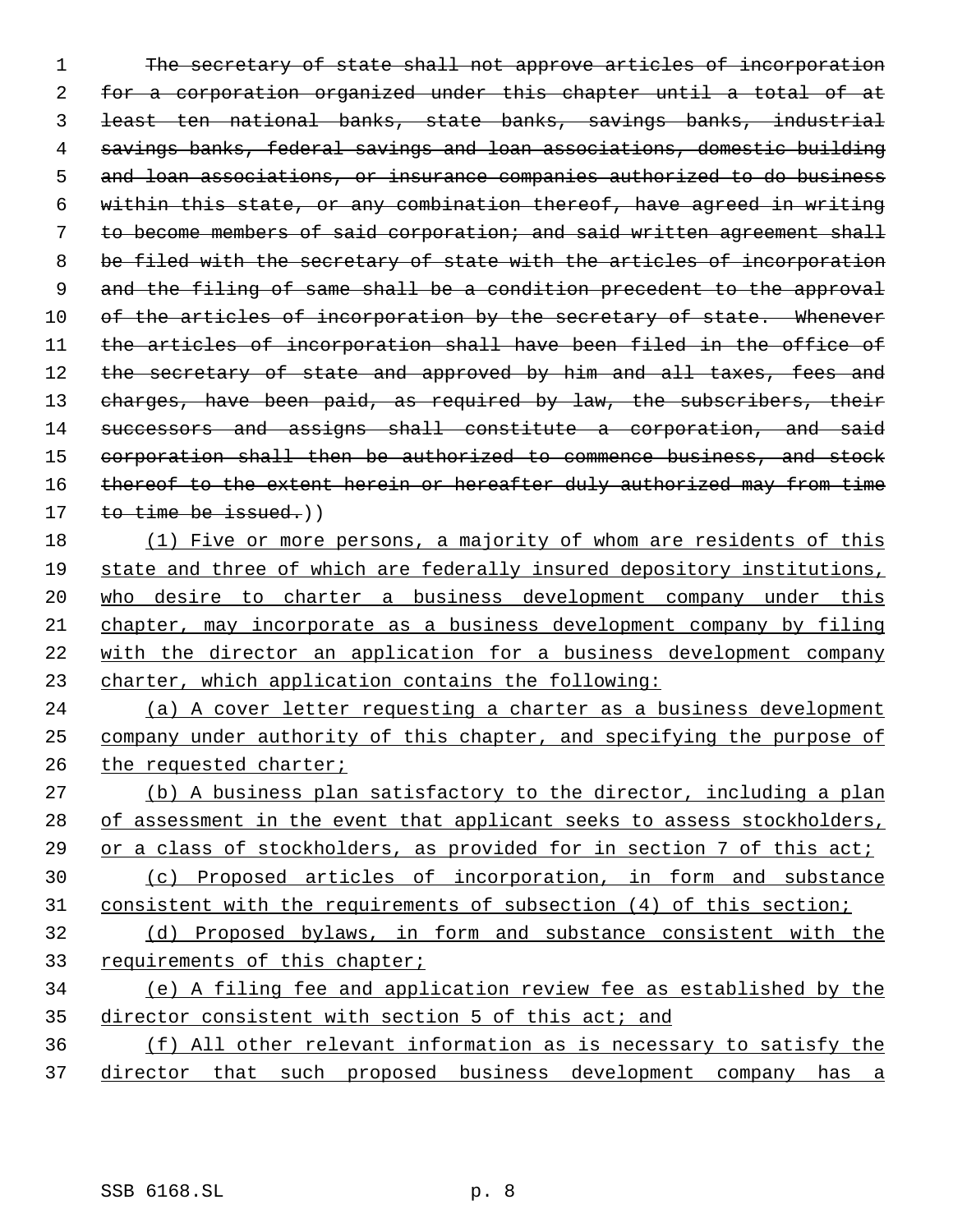reasonable likelihood of (i) fulfilling the purposes of this chapter and (ii) operating in a safe and sound manner.

 (2) In addition to all other requirements of an application, the director shall not grant final approval of an application for organization as a business development company under this chapter, and a business development company shall not commence business, until the applicant certifies to the satisfaction of the director, that a minimum amount of initial capital has been subscribed for, which minimum amount of capital is subject to the determination of the director, who may consider (a) the intended purpose of initial capital and (b) the suitability and sufficiency of the amount of initial capital in relation to the applicant's proposed business plan.

 (3) The articles of incorporation must be in writing, signed by all the incorporators and their representatives and acknowledged before an officer authorized to take acknowledgments.

(4) The articles of incorporation shall contain:

- (a) The name of the business development company, which must include the word "Development";
- (b) A recital that the business development company is organized 20 under this chapter;
- (c) The location of the principal office of the business development company, but the company may have offices in other places within the state as may be fixed by the board of directors;

 (d) The purposes for which the business development company is founded, which, except for a historic business development company as authorized by RCW 31.24.190, are:

27 (i) To promote, stimulate, develop, and advance the business prosperity and economic welfare of Washington and its citizens;

 (ii) To encourage and assist through financing, investments, or other business transactions, in the location of new business and industry in this state and to rehabilitate and assist existing business and industry;

 (iii) To stimulate and assist in the expansion of business activity which will tend to promote the business development and maintain the economic stability of this state, provide maximum opportunities for employment, encourage thrift, and improve the standard of living of citizens of this state;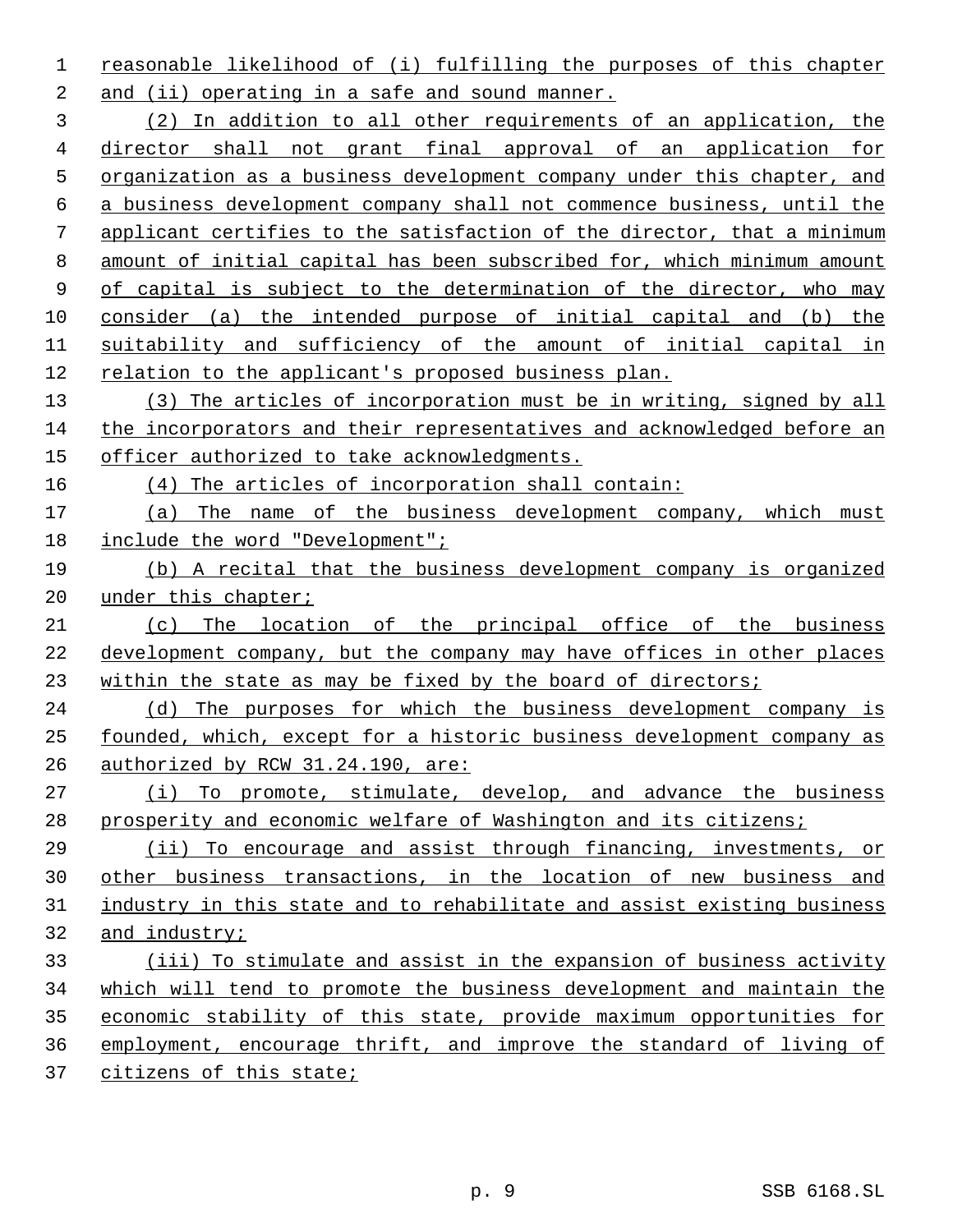(iv) To cooperate and act in conjunction with other organizations, public or private, in the promotion and advancement of industrial, commercial, agricultural, and/or recreational developments in this state; and (v) To provide financing for the promotion, development, and conduct of business activity in this state; (e) The names and mailing addresses of the members of the first board of directors, who, unless otherwise provided by the articles of 9 incorporation or the bylaws, shall hold office for the first year of existence of the business development company or until their successors are elected and have qualified; (f) Any provision which the incorporators may choose to insert for the regulation of the business and for the conduct of the affairs of 14 the business development company; (g) Any provision creating, dividing, limiting, and regulating the 16 powers of the business development company, the directors, stockholders 17 or any class of the stockholders, including a designation of the officers, and provisions governing the issuance of stock certificates to replace lost or destroyed certificates; 20 (h) The amount of authorized capital stock and the number of shares into which it is divided, the par value of each share, and the amount of capital with which it will commence business; (i) A statement indicating whether capital stock or any class of capital stock shall be assessable stock as part of a plan of assessment; (j) The names and mailing addresses of the subscribers of stock and 27 the number of shares subscribed by each; (k) Any other provision consistent with the laws of this state for the regulation of the affairs of the business development company, and Title 23B RCW; and (l) The signatures of each of the incorporators, who must be the same persons making application for a business development company charter as identified in subsection (1) of this section. (5) The director has ninety days from submission of a completed application to approve it and issue a certificate of authority. If the director finds that the application is insufficient, the director may either disapprove the application or respond by specifying in writing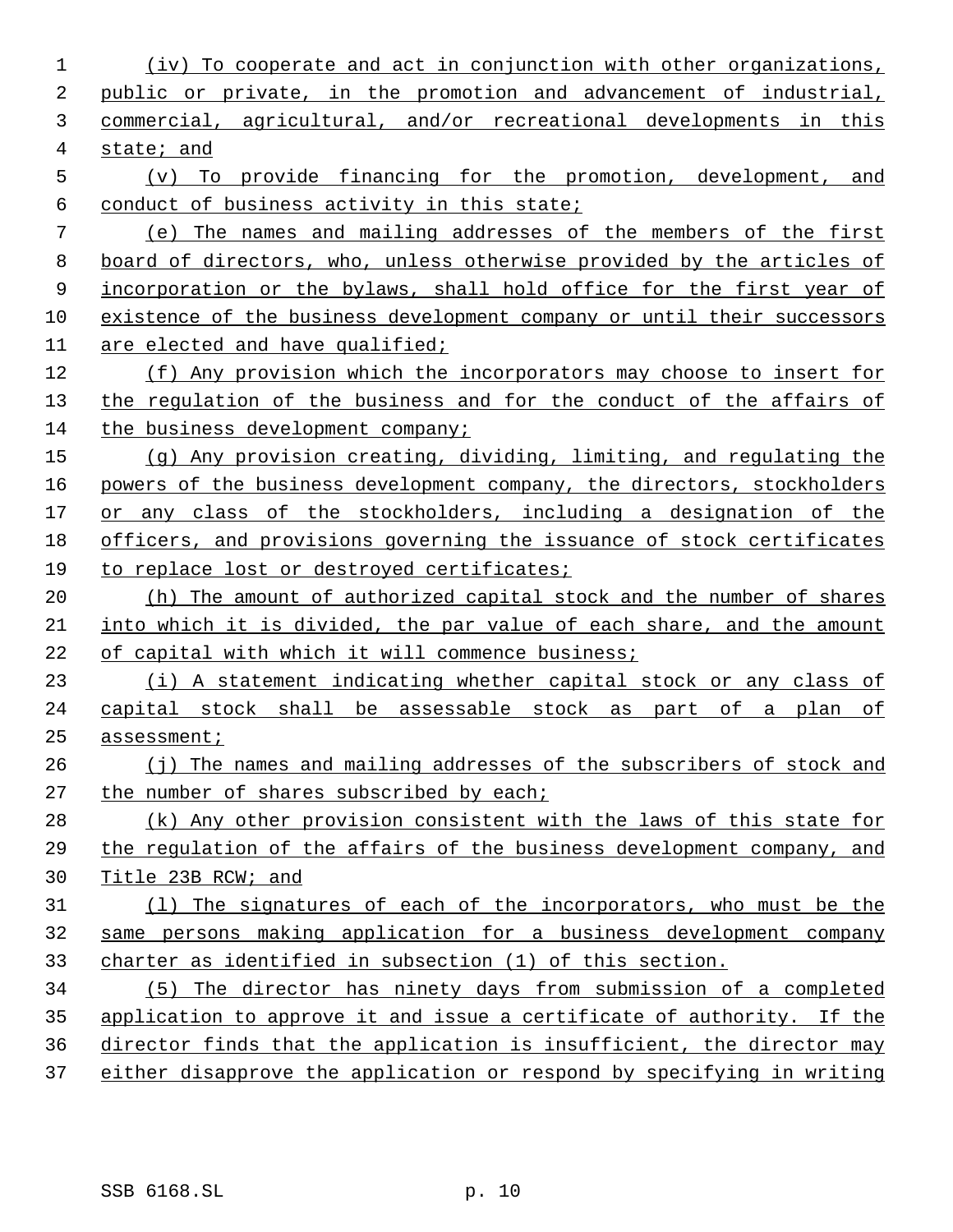what changes and modifications, consistent with this chapter, will be 2 necessary to approve such application.

 NEW SECTION. **Sec. 4.** A new section is added to chapter 31.24 RCW to read as follows:

 (1) The director shall present the articles of incorporation, after approval by the director, to the secretary of state for filing.

 (2) An applicant is not authorized to commence and maintain business as a business development company under this chapter until having received a certificate of authority from the department to conduct business as a business development company.

 NEW SECTION. **Sec. 5.** A new section is added to chapter 31.24 RCW to read as follows:

 The director may, consistent with the requirements for banks under Title 30 RCW, collect from an applicant or business development company, as applicable, application fees, application review fees, periodic examination fees, and similar fees and charges, as may be reasonable for the safe and sound regulation and promotion of business development companies under this chapter.

 **Sec. 6.** RCW 31.24.030 and 1991 c 72 s 49 are each amended to read as follows:

 In furtherance of its purposes and in addition to the powers now or 22 hereafter conferred on business corporations by ((the provisions of)) 23 Title 23B RCW( $(-t)$  the corporation shall,)) and upon limited liability 24 companies by chapter 25.15 RCW, as applicable, a business development 25 company has, subject to the restrictions and limitations ((herein 26 contained, have)) in this section, the following powers:

 (1) To assess stockholders, or a class of stockholders, of the business development company, if authorized by the articles of incorporation and approved by the department pursuant to a plan of assessment as provided for in section 7 of this act;

 (2) To make qualified loans to borrowers in relation to business 32 development projects;

 (3) To make qualified investments in businesses in relation to business development projects;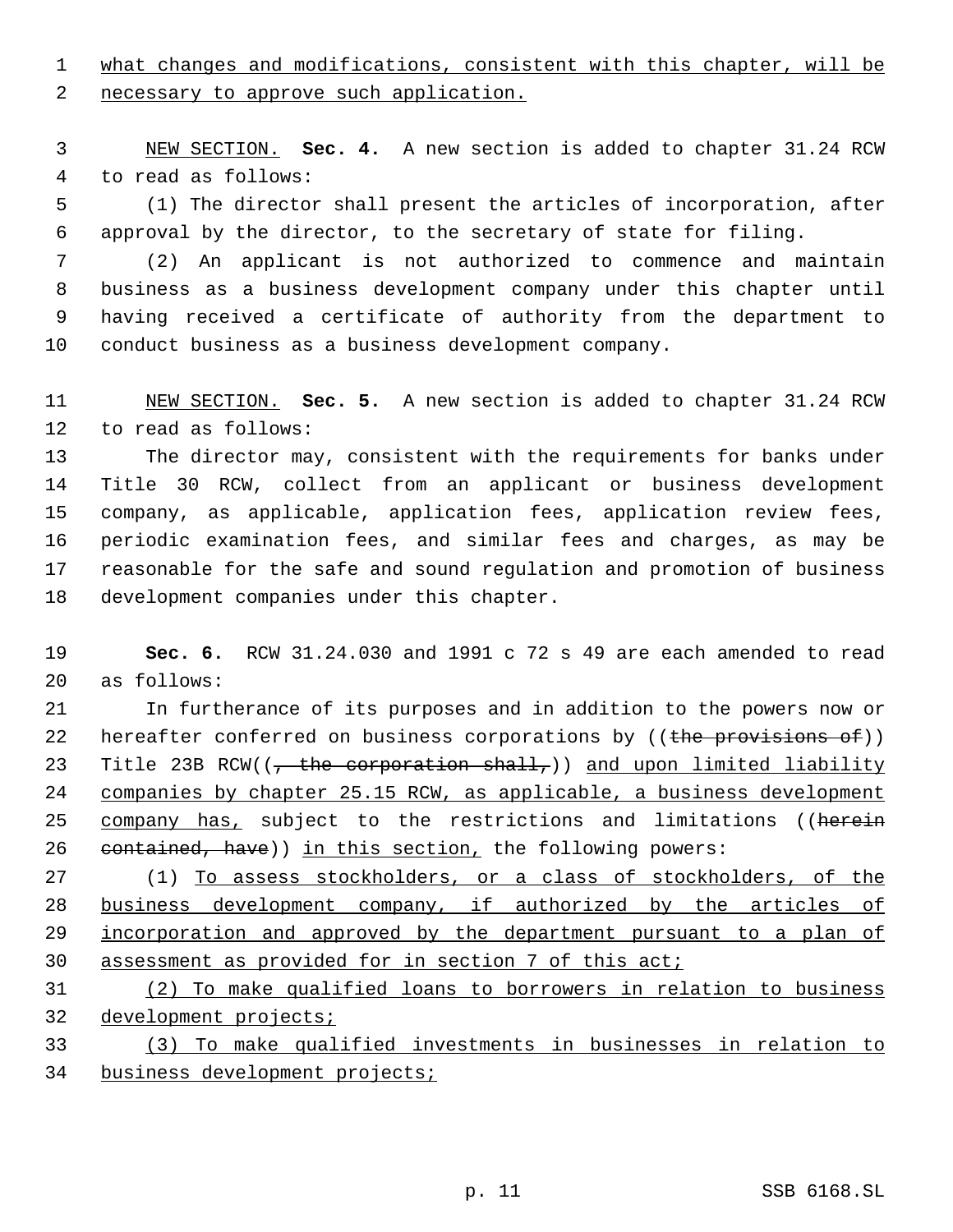1 (4) To facilitate and arrange qualified participation loans by 2 qualified loan participants to borrowers in relation to business 3 development projects;

 4 (5) To participate in the partial funding of qualified 5 participation loans;

6  $(6)$  To elect, appoint, and employ officers, agents, and employees; 7 (7) To make contracts and incur liabilities for any of the purposes 8 of the ((corporation: PROVIDED, That the corporation)) business 9 development company. However, a business development company shall not 10 incur any secondary liability by way of guaranty or endorsement of the 11 obligations of any person, firm, ((corporation, joint stock)) company, 12 association, or trust, or in any other manner( $(-)$ );

13  $((+2))$   $(8)$  To the extent permitted by other applicable law, to 14 borrow money from ((its members and)) the federal small business 15 administration and any other similar federal or state agency, for any 16 of the purposes of ((the corporation)) a business development company; 17 (9) To borrow money from a financial institution or other financial 18 entity;

19 (10) To issue ((therefor its)) bonds, debentures, notes, or other 20 evidence of indebtedness, whether secured or unsecured, and to secure 21 the same by mortgage, pledge, deed of trust, or other lien on its 22 property, franchises, rights, and privileges of every kind and nature 23 or any part ((thereof)) or interest therein, without securing 24 stockholder ((or member)) approval((: PROVIDED, That no loan to the 25 corporation shall be secured in any manner unless all outstanding loans 26 to the corporation shall be secured equally and ratably in proportion 27 to the unpaid balance of such loans and in the same manner.

 (3) To make loans to any person, firm, corporation, joint-stock company, association or trust, and to establish and regulate the terms and conditions with respect to any such loans and the charges for interest and service connected therewith: PROVIDED, That the corporation shall not approve any application for a loan unless and until the person applying for said loan shall show that he has applied for the loan through ordinary banking channels and that the loan has 35 been refused by at least one bank or other financial institution.)) $\frac{i}{r}$ 

36  $((+4))$   $(11)$  To purchase, receive, hold, lease, or otherwise 37 acquire, and to sell, convey, transfer, lease, or otherwise dispose of 38 real and personal property, together with such rights and privileges as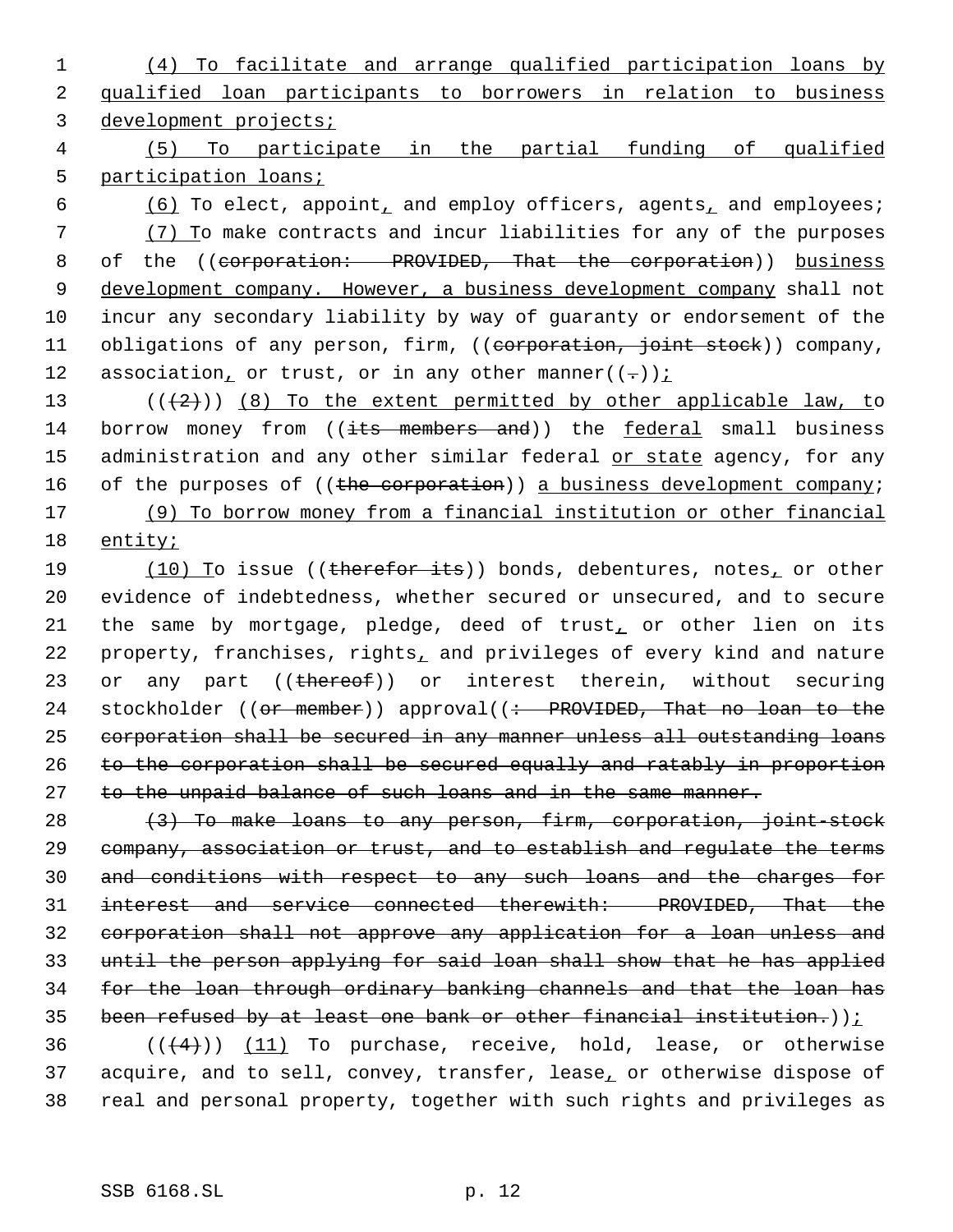1 may be incidental and appurtenant thereto and the use thereof, 2 including, but not restricted to, any real or personal property 3 acquired by the ((corporation from time to time)) business development 4 company in the satisfaction of debts or enforcement of 5 obligations( $(-)$ )  $\frac{i}{i}$ 

 $((+5))$   $(12)$  To acquire the good will, business, rights, real and personal property, and other assets, or any part thereof, or interest 8 therein, of any persons, firms, corporations, (( $\overline{j}$ oint-stock companies)) limited liability companies, partnerships, limited partnerships, associations, or trusts, and to assume, undertake, or pay the obligations, debts, and liabilities of any such person, firm, 12 corporation, (( $\frac{1}{10}$  ) dimited liability company, 13 partnership, limited partnership, association, or trust;

 (13) To acquire improved or unimproved real estate for the purpose of constructing industrial plants or other business establishments thereon or for the purpose of disposing of such real estate to others for the construction of industrial plants or other business establishments; and to acquire, construct or reconstruct, alter, repair, maintain, operate, sell, convey, transfer, lease, or otherwise 20 dispose of industrial plants or business establishments( $(-)$ );

21  $((+6))$   $(14)$  To acquire, subscribe for, own, hold, sell, assign, 22 transfer, mortgage, pledge, or otherwise dispose of the stock, shares, 23 bonds, debentures, notes, or other securities and evidences of interest 24 in, or indebtedness of, any person, firm, ((corporation, joint-stock 25 company)) limited liability company, partnership, limited partnership, 26 association, or trust, and while the owner or holder thereof to 27 exercise all the rights, powers, and privileges of ownership, including 28 the right to vote thereon $((-))$  i

29  $((+7)$ ) (15) To mortgage, pledge, or otherwise encumber any 30 property, right or things of value, acquired pursuant to the powers 31 contained in subsections  $((+4), (+5),$  or  $(+6))$  (11), (12), and (14) of 32 this section, as security for the payment of any part of the purchase 33 price thereof( $(-)$ )  $\frac{i}{i}$ 

 $((\langle 8 \rangle)(16)$  To cooperate with and avail itself of the facilities and assistance programs of the United States department of commerce, the United States department of the treasury, the United States department of housing and urban development, the department of 38 community, trade, and economic development, and any other similar state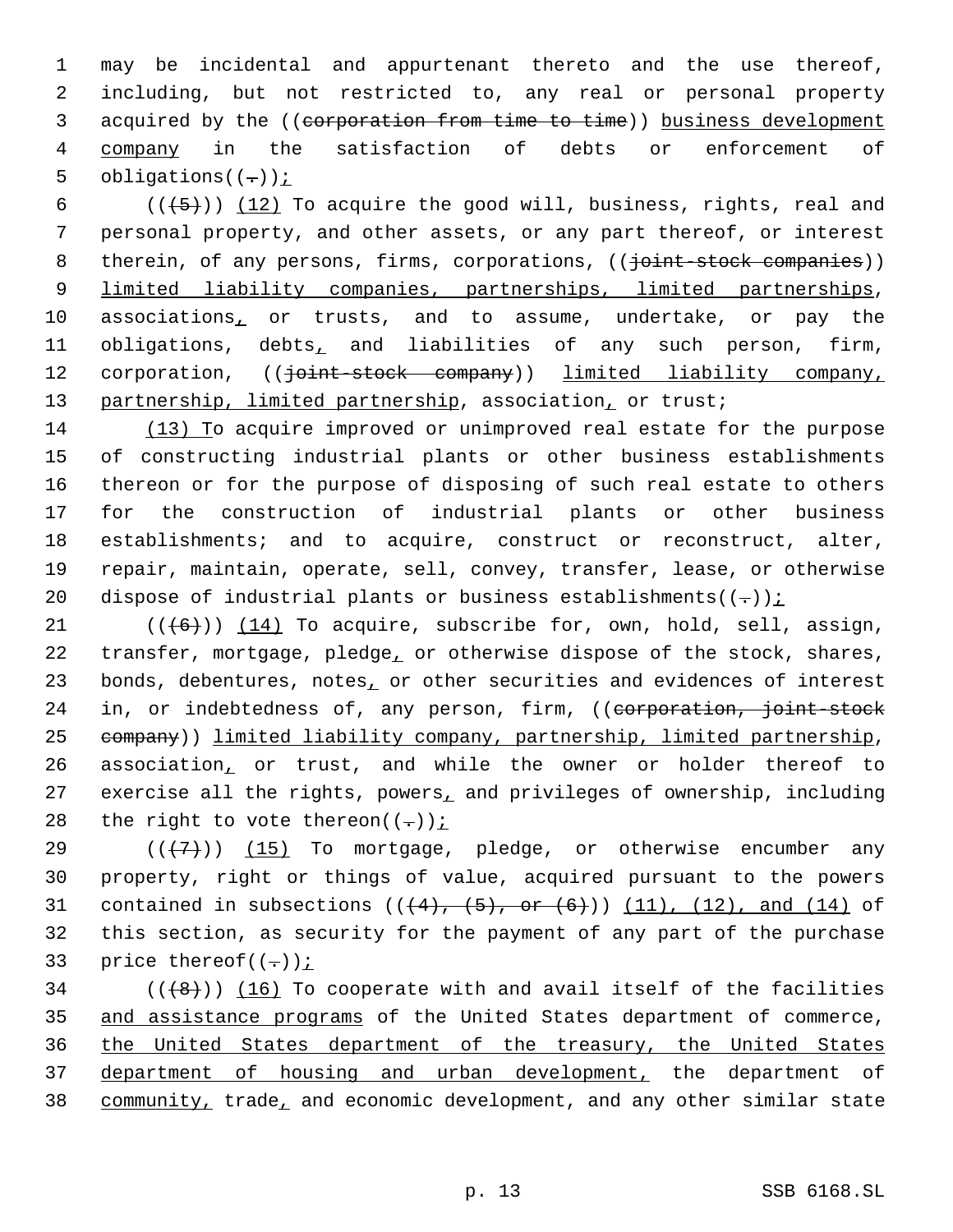or federal governmental agencies; and to cooperate with and assist, and otherwise encourage organizations in the various communities of the 3 state in the promotion, assistance, and development of the business prosperity and economic welfare of such communities or of this state or 5 of any part thereof $((-))$  *i* and

 $((+9))$   $(17)$  To do all acts and things necessary or convenient to carry out the powers expressly granted in this chapter.

 NEW SECTION. **Sec. 7.** A new section is added to chapter 31.24 RCW to read as follows:

 (1) As part of a business plan approved by the department, an applicant or business development company may seek to maintain capital for purposes of making qualified investments and qualified loans by periodically assessing its stockholders, or a class of stockholders, according to a plan of assessment and as agreed upon by affected stockholders by subscription or similar agreement.

(2) A plan of assessment may provide for:

 (a) Stockholders, or a class of stockholders, making, when called upon, additional paid-in capital in exchange for additional equity; and/or

 (b) Stockholders, or a class of stockholders, making, when called upon, loans or other debt financing to the business development company in exchange for an agreement of repayment.

 (3) A plan of assessment shall provide for equal treatment by the board of directors of all stockholders, or members of a class of stockholders, subject to assessment.

 (4) In the case of the approval of a plan of assessment, or the examination of the administration of an ongoing plan of assessment, in which assessable stock is held by a financial institution that is also regulated by the department, the department may condition its approval of the implementation or continued administration of a plan of assessment as to the affected financial institution on whether the safety and soundness of such financial institution is or may become unimpaired, or on whether an assessment of such financial institution has not or will not result, in a material adverse affect on the classification of such financial institution, or its lending or investment portfolio. The authority of the department pursuant to this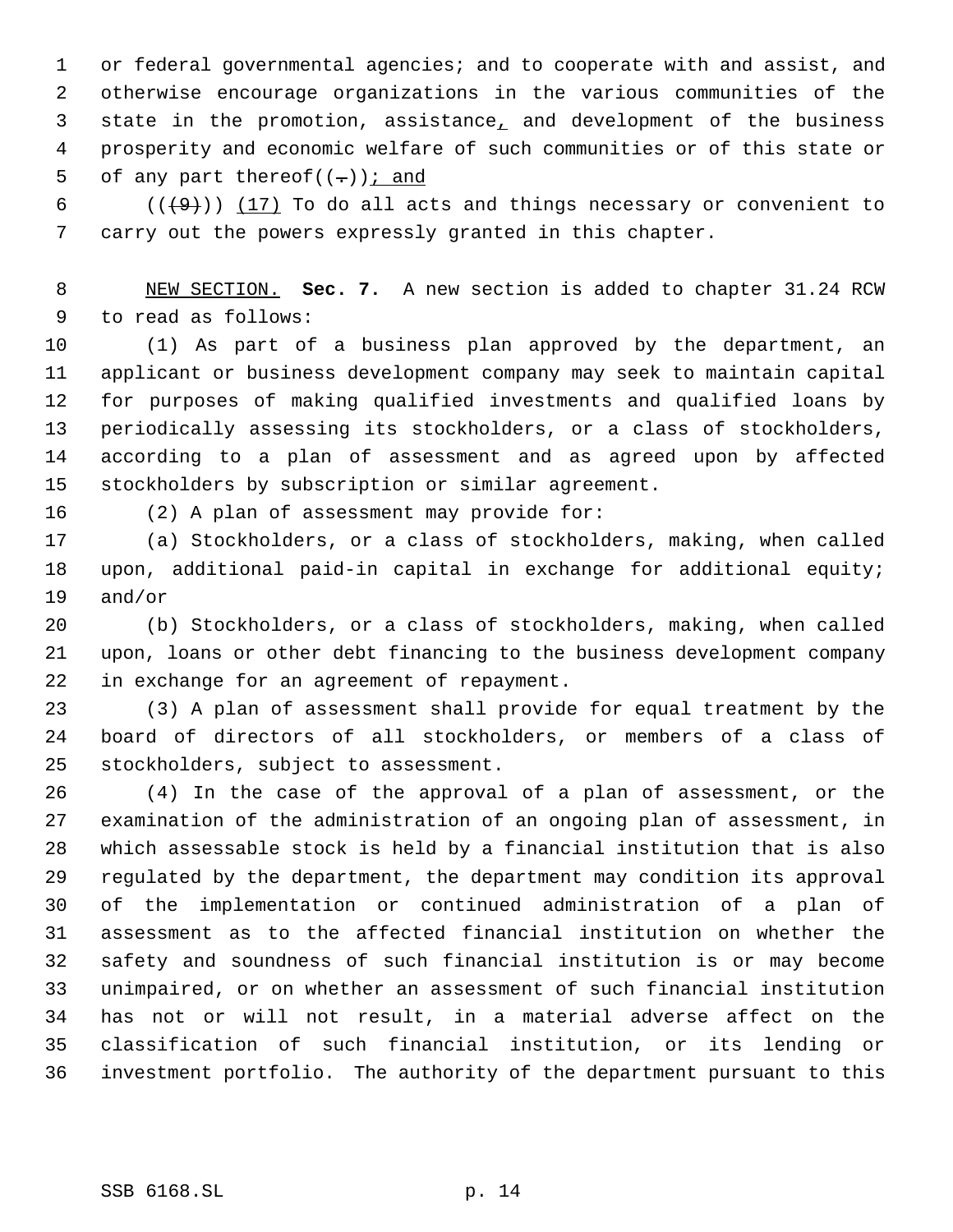1 subsection shall be in addition to all other authority of the 2 department under this chapter or any other applicable law, and 3 notwithstanding any other law to the contrary.

 4 **Sec. 8.** RCW 31.24.070 and 1963 c 162 s 7 are each amended to read 5 as follows:

 6 (1) The stockholders ((and the members)) of the ((corporation 7 shall)) business development company have the following powers ((of the 8 corporation)):

9  $((+1))$  (a) To determine the number of and elect directors as 10 provided in RCW 31.24.090;

11  $((\langle 2 \rangle)(\langle 0 \rangle)$  To make, amend, and repeal bylaws;

12  $((+3))$   $(c)$  To amend  $((this character))$  the articles of incorporation 13 as provided in RCW 31.24.080;

14  $((+4))$   $(d)$  To dissolve the  $((\text{corporation}))$  company as provided in 15 RCW 31.24.150;

16  $((+5))$  (e) To do all things necessary or desirable to secure aid, 17 assistance, loans, and other financing from any financial institutions, 18 and from any agency established under ((the small business investment 19 act of 1958, public law 85-699, 85th congress, or other similar)) 20 federal laws ((now or hereafter enacted.));

21  $((+6))$   $(f)$  To exercise such other  $((of - the))$  powers  $((of - the))$ 22 corporation)) consistent with this chapter as may be conferred on the 23 stockholders ((and the members)) by the bylaws.

 $24$  (2) As to all matters requiring action by the stockholders ((and 25 the members)) of the ((corporation, said)) business development 26 company, the stockholders ((and said members)) shall vote ((separately 27 thereon by classes)), and, except as otherwise ((herein)) provided, 28 such matters shall require the affirmative vote of a majority of the 29 votes to which the stockholders present or represented at the meeting 30 shall be entitled ((and the affirmative vote of a majority of the votes 31 to which the members present or represented at the meeting shall be 32 entitled)).

33 (3) Each stockholder shall have one vote, in person or by proxy, 34 for each share of capital stock held ((by him, and each member shall 35 have one vote, in person or by proxy, except that any member having a 36 loan limit of more than one thousand dollars shall have one additional 37 vote, in person or by proxy, for each additional one thousand dollars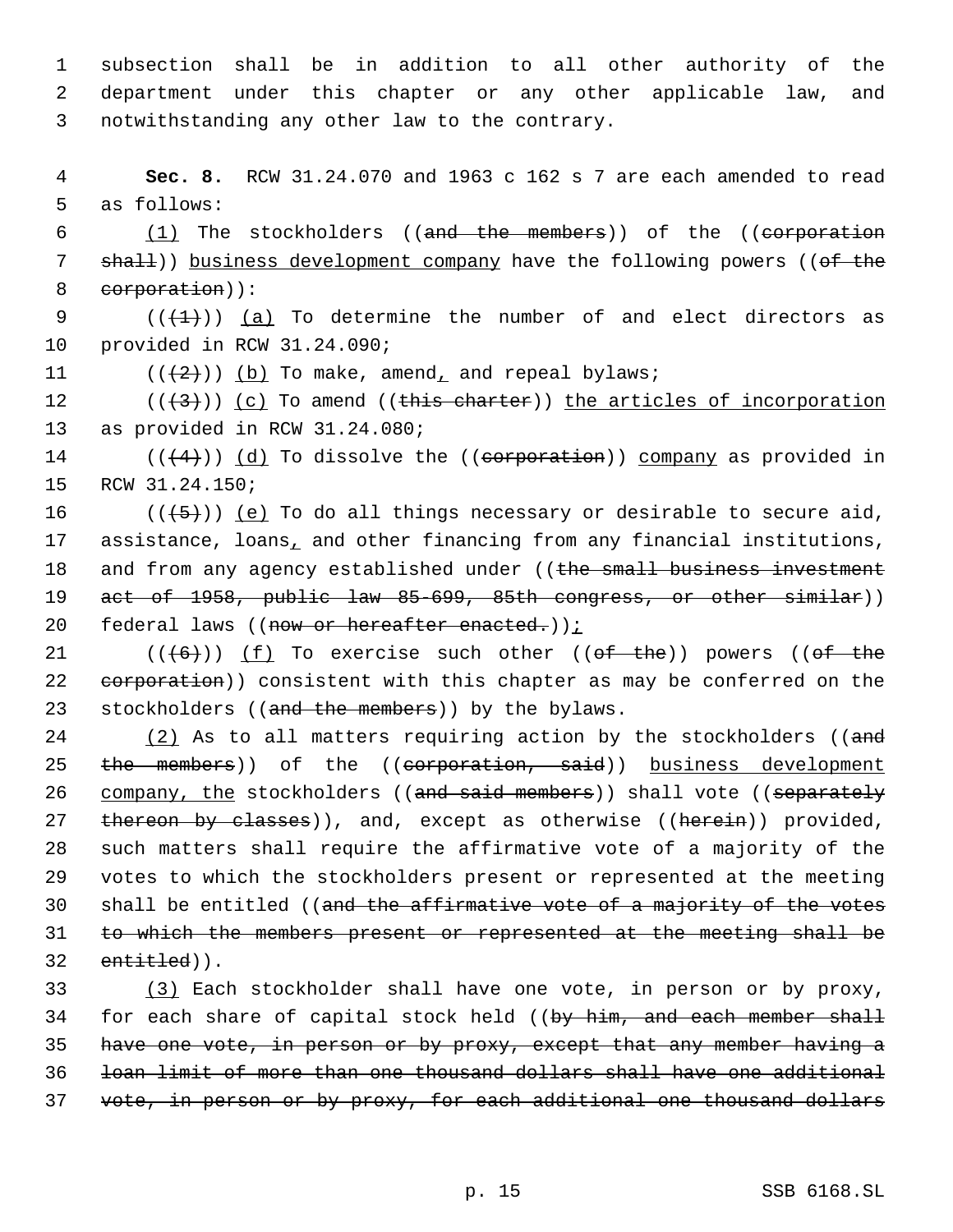which such member is authorized to have outstanding on loans to the corporation at any one time as determined under subsection (3)(b) of  $3 \tRCW 31.24.050)$ . (4) The capital stock of stockholders of a business development company is nonassessable, unless authorized by the department pursuant to a plan of assessment which has been approved by the director as provided for in section 7 of this act. (5) Except as permitted by a plan of assessment providing for a 9 class of assessable stock pursuant to section 7 of this act or as may otherwise be established by rule, all stock is a single class of voting 11 common stock. (6) The director may, subject to examination authority, determine 13 that a policy of declaring dividends for stockholders by a particular business development company constitutes an unsafe and unsound practice 15 as to such business development company. If the practice is determined 16 to be unsafe and unsound, the director may instruct such a business 17 development company to cease and desist the declaration and grant of such dividends. (7) The department may, at the option of the director, adopt rules, consistent with principles of safety and soundness, that, while not prohibiting dividends to stockholders in general, may limit the amount of such dividends and the time and manner of declaring them. NEW SECTION. **Sec. 9.** A new section is added to chapter 31.24 RCW to read as follows: Unless part of an initial or amended business plan approved by the director, or as may otherwise be provided by rule adopted pursuant to RCW 31.24.120(3), the aggregate limit of qualified loans, qualified investment, and partial funding of qualified participation loans by a

 business development company to a single borrower or business, in relation to a business development project, shall not exceed twenty-five percent of the combined capital, surplus, and undivided profits of the business development company.

 NEW SECTION. **Sec. 10.** A new section is added to chapter 31.24 RCW to read as follows:

(1) A business development company may not be a party to, nor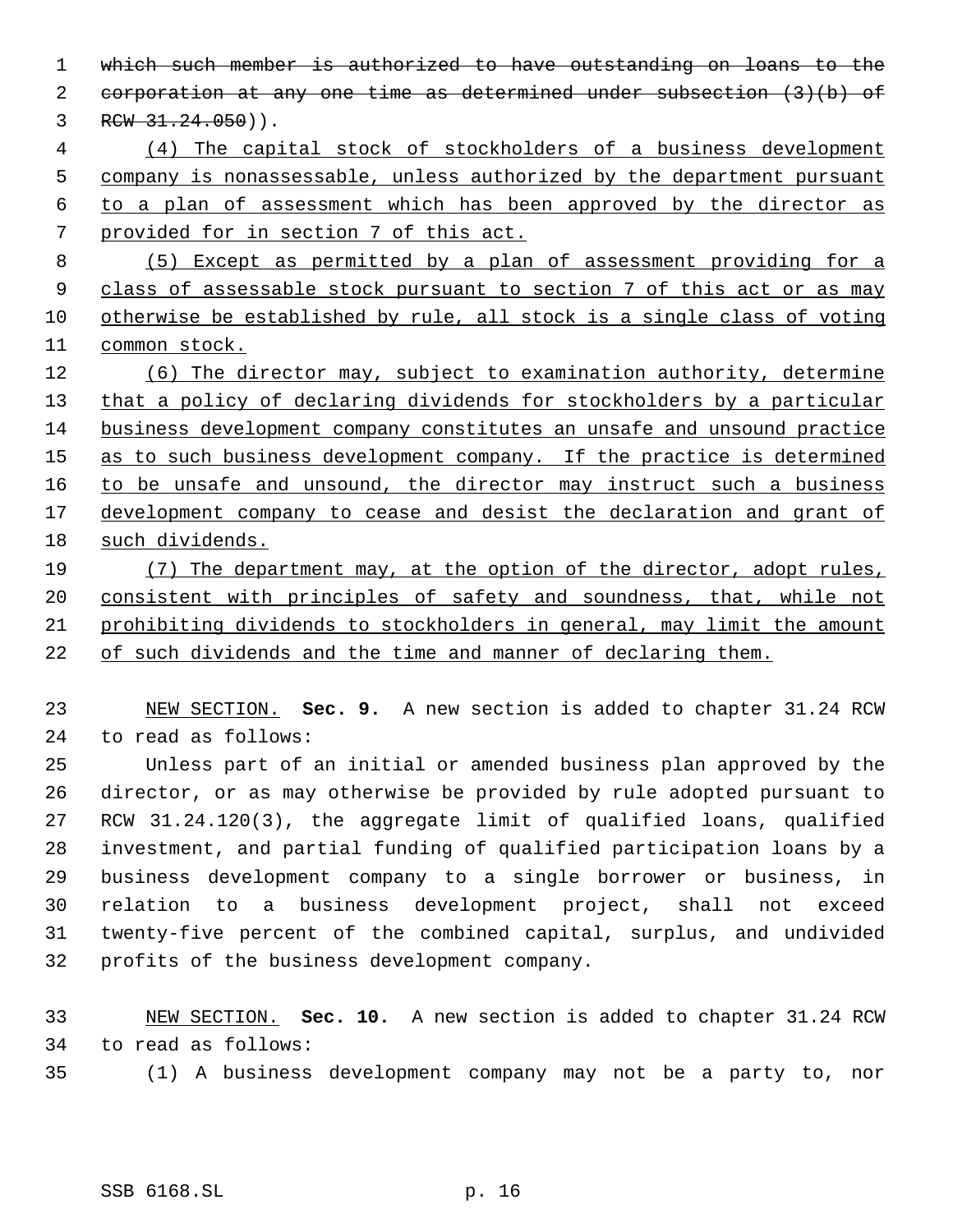engage in, an insider transaction, unless such an insider transaction is approved or ratified by its board of directors, exclusive of the vote of any interested director.

 (2) Any insider transaction is subject to the examination and enforcement authority of the department under this chapter.

 **Sec. 11.** RCW 31.24.080 and 1994 c 92 s 235 are each amended to read as follows:

8 ((The articles of incorporation may be amended by the votes of the stockholders and the members of the corporation, voting separately by 10 classes, and such amendments shall require approval by the affirmative vote of two-thirds of the votes to which the stockholders shall be entitled and two-thirds of the votes to which the members shall be 13 entitled: PROVIDED, That no amendment of the articles of incorporation 14 which is inconsistent with the general purposes expressed herein or 15 which authorizes any additional class of capital stock to be issued, or which eliminates or curtails the right of the director to examine the 17 corporation or the obligation of the corporation to make reports as 18 provided in RCW 31.24.120, shall be made: PROVIDED, FURTHER, That no amendment of the articles of incorporation which increases the 20 obligation of a member to make loans to the corporation, or makes any 21 charge in the principal amount, interest rate, maturity date, or in the security or credit position of an outstanding loan of a member to the corporation, or affects a member's right to withdraw from membership as provided herein, or affects a member's voting rights as provided herein, shall be made without the consent of each membership affected 26 by such amendment.

 Within thirty days after any meeting at which an amendment of the articles of incorporation has been adopted, articles of amendment 29 signed and sworn to by the president, treasurer, and a majority of the 30 directors, setting forth such amendment and due adoption thereof, shall be submitted to the secretary of state, who shall examine them and if 32 he finds that they conform to the requirements of this chapter, shall so certify and endorse his or her approval thereon. Thereupon, the articles of amendment shall be filed in the office of the secretary of state and no such amendment shall take effect until such articles of amendment shall have been filed as aforesaid.))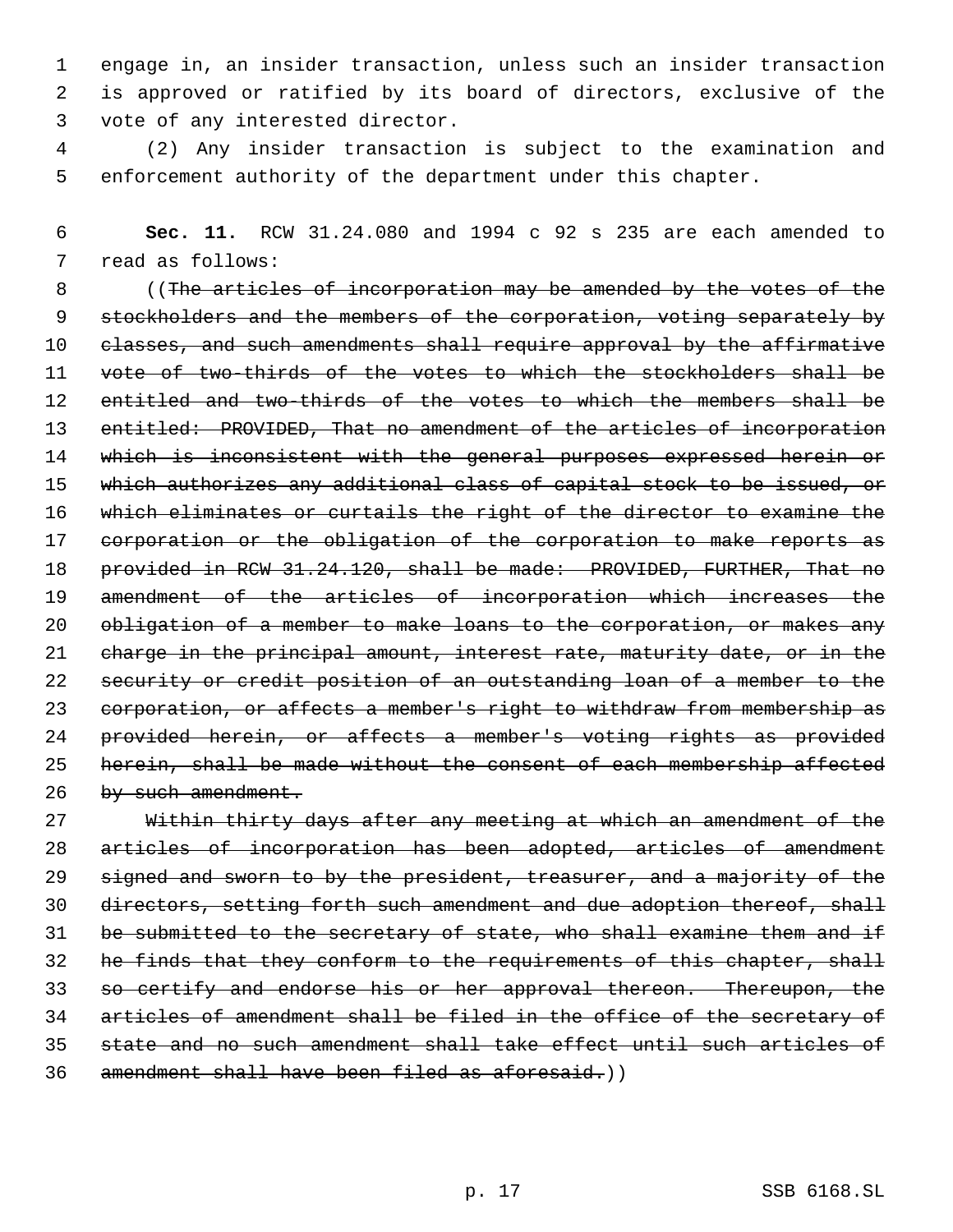(1) The articles of incorporation of a business development company 2 may be amended by the affirmative vote of two-thirds of the votes to which the stockholders are entitled, subject to the written approval of the director.

 (2) Within thirty days after an amendment of the articles of incorporation has been adopted and approved by the director, the articles of amendment shall be filed in the office of the secretary of state by the director. An amendment shall not take effect until it has

9 been so filed.

10 **Sec. 12.** RCW 31.24.090 and 1974 ex.s. c 16 s 3 are each amended to 11 read as follows:

12 (1) The business and affairs of ((the corporation)) a business 13 development company shall be managed and conducted by a board of 14 directors, a president,  $((a + vice + president))$  a secretary, a treasurer, 15 and such other officers and such agents as the ((eorporation)) company 16 by its bylaws shall authorize. A single authorized individual may 17 jointly hold the offices of secretary and treasurer. The president and 18 the treasurer may not be the same person.

19 (2) The board of directors shall consist of such number, not less 20 than (( $e$ leven)) five nor more than (( $t$ wenty-one)) nine, as shall be 21 determined in the first instance by the incorporators and thereafter 22 annually by ((the members and)) the stockholders of the ((corporation)) 23 business development company. The board of directors:

24 (a) May exercise all the powers of the ((corporation)) business 25 development company, except ((such as are)) those conferred upon the 26 stockholders by law or by the bylaws of the ((corporation upon the 27 stockholders or members and)) business development company; and

 (b) Shall choose and appoint all the agents and officers of the 29 ((corporation)) business development company and fill all vacancies except vacancies in the office of director which shall be filled as ((hereinafter)) provided in subsections (3) and (4) of this section.

32 (3) The board of directors shall be elected in the first instance 33 by the incorporators and thereafter at the annual meeting, the day and 34 month of which shall be established by the bylaws (( $of$  the 35 corporations)), or, if no annual meeting shall be held in the year of 36 incorporation, then within ninety days after the approval of the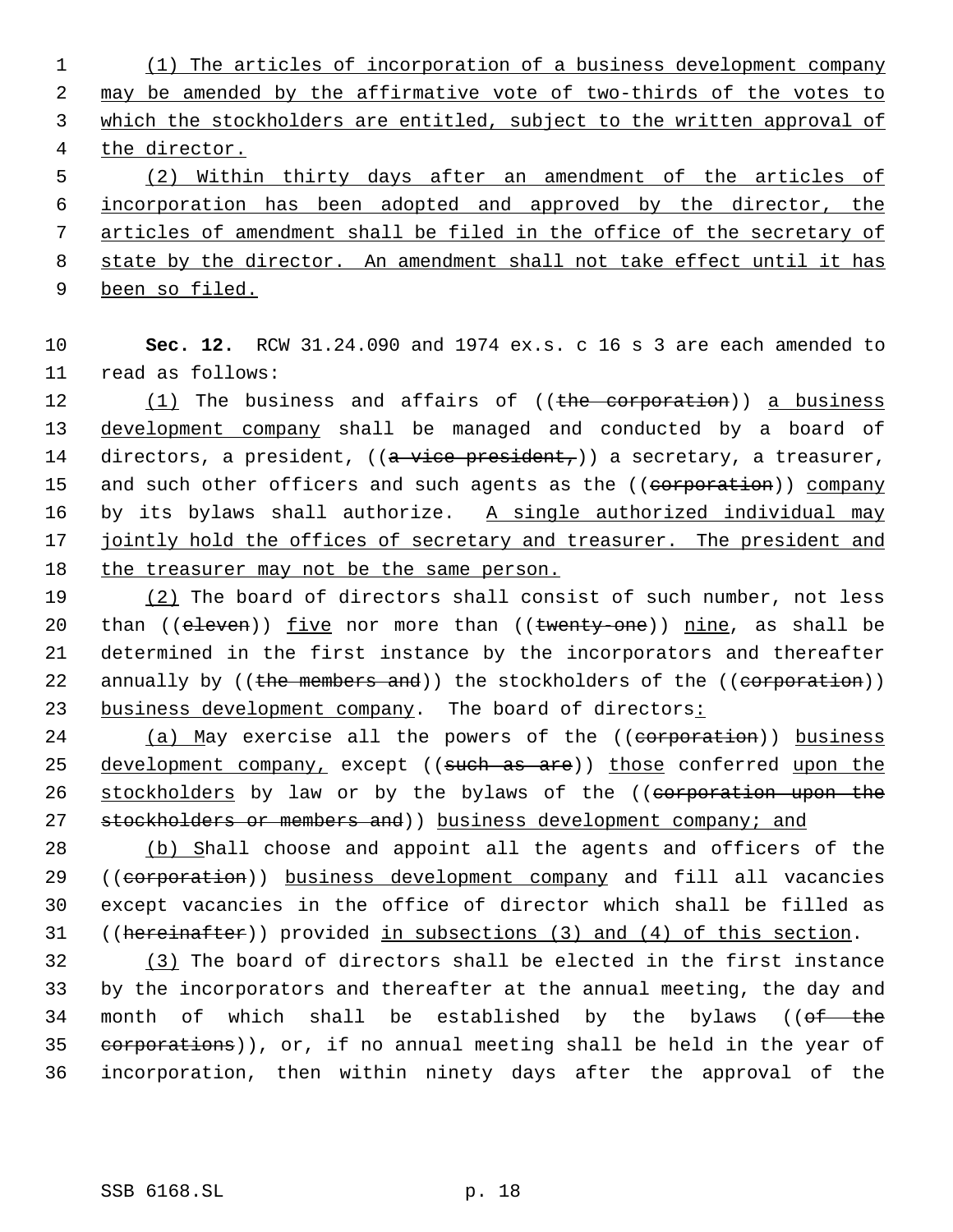1 articles of incorporation at a special meeting as ((hereinafter)) 2 provided in subsection (4) of this section.

 3 (4) At each annual meeting, or at each special meeting held as 4 provided in subsection (3) of this section, the ((members)) 5 stockholders of ((the corporation)) a business development company 6 shall elect ((two-thirds)) all of the board of directors ((and the 7 stockholders shall elect the remaining directors)). The directors 8 shall hold office until the next annual meeting of the ((corporation)) 9 business development company, or special meeting ((held in lieu of the 10 annual meeting)). The authority of the directors commences immediately 11 after the election and continues until their successors are elected and 12 qualified, unless sooner removed in accordance with the provisions of 13 the bylaws. Any vacancy in the office of a director ((elected by the 14 members)) shall be filled by the remaining directors ((elected by the 15 members, and any vacancy in the office of a director elected by the 16 stockholders shall be filled by the directors elected by the 17 stockholders)) at a regular meeting or special meeting called for that 18 purpose. The director appointed to fill such vacancy shall serve until 19 the next annual meeting, resignation, or removal according to law.

20 (5) Directors and officers shall not be responsible for losses 21 unless the same shall have been occasioned by the  $((with  $full$ ))$  gross 22 negligence or willful misconduct of such directors and officers.

23 (6) The board of directors shall conduct regular meetings at least 24 every quarter and may hold special meetings as called for pursuant to 25 the bylaws.

 (7) Unless otherwise restricted by the articles of incorporation or 27 bylaws, members of the board of directors of a business development company or any committee designated by the board of directors may participate in a meeting of such board or committee by means of a conference telephone or similar communications equipment, in which all persons participating in the meeting can hear each other at the same time. Participation by such means shall constitute presence, in person, at a meeting.

34 **Sec. 13.** RCW 31.24.100 and 1963 c 162 s 10 are each amended to 35 read as follows:

36 ((Each year the corporation shall set apart as earned surplus not 37 less than ten percent of its net earnings for the preceding fiscal year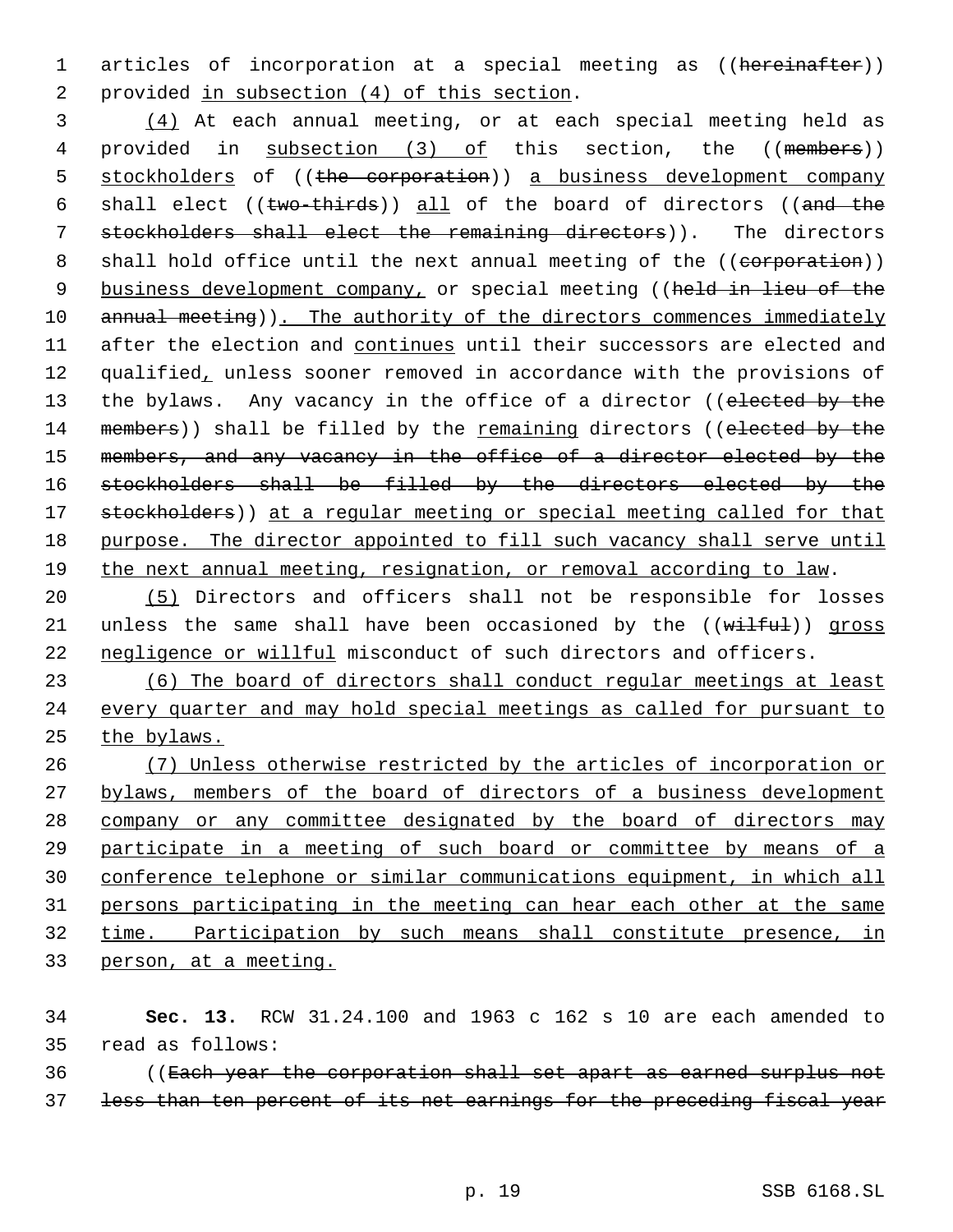until such surplus shall be equal in value to one-half of the amount 2 paid in on the capital stock then outstanding. Whenever the amount of surplus established herein shall become impaired, it shall be built up again to the required amount in the manner provided for its original accumulation. Net earnings and surplus shall be determined by the board of directors, after providing for such reserves as said directors deem desirable, and the determination of the directors made in good 8 faith shall be conclusive on all persons.))

 (1) A business development company shall maintain an amount of minimum capital, surplus, and undivided profits that, based upon the determination of the director, shall be deemed safe and sound for each 12 business development company. However, the minimum ratio of paid-in capital to total assets, inclusive of all qualified loans and qualified investments, shall be and remain no less than eight percent.

 (2) Subject to subsection (1) of this section, minimum capital, surplus, undivided profits, and net earnings shall be determined by the 17 board of directors, subject to the exercise of prudent business judgment.

 **Sec. 14.** RCW 31.24.110 and 1963 c 162 s 11 are each amended to read as follows:

21 (The corporation shall not deposit any of its funds in any banking institution unless such institution has been designated as a depository 23 by a vote of a majority of the directors present at an authorized 24 meeting of the board of directors, exclusive of any director who is an 25 officer or director of the depository so designated. The corporation)) 26 A business development company shall not receive money on deposit.

 **Sec. 15.** RCW 31.24.120 and 1994 c 92 s 236 are each amended to read as follows:

29 ((The corporation shall be examined at least once annually by the director and shall make reports of its condition not less than annually to the director and more frequently upon call of the director, who in turn shall make copies of such reports available to the state insurance 33 commissioner and the governor; and the corporation shall also furnish such other information as may from time to time be required by the director and secretary of state. The corporation shall pay the actual cost of the examinations. The director shall exercise the same power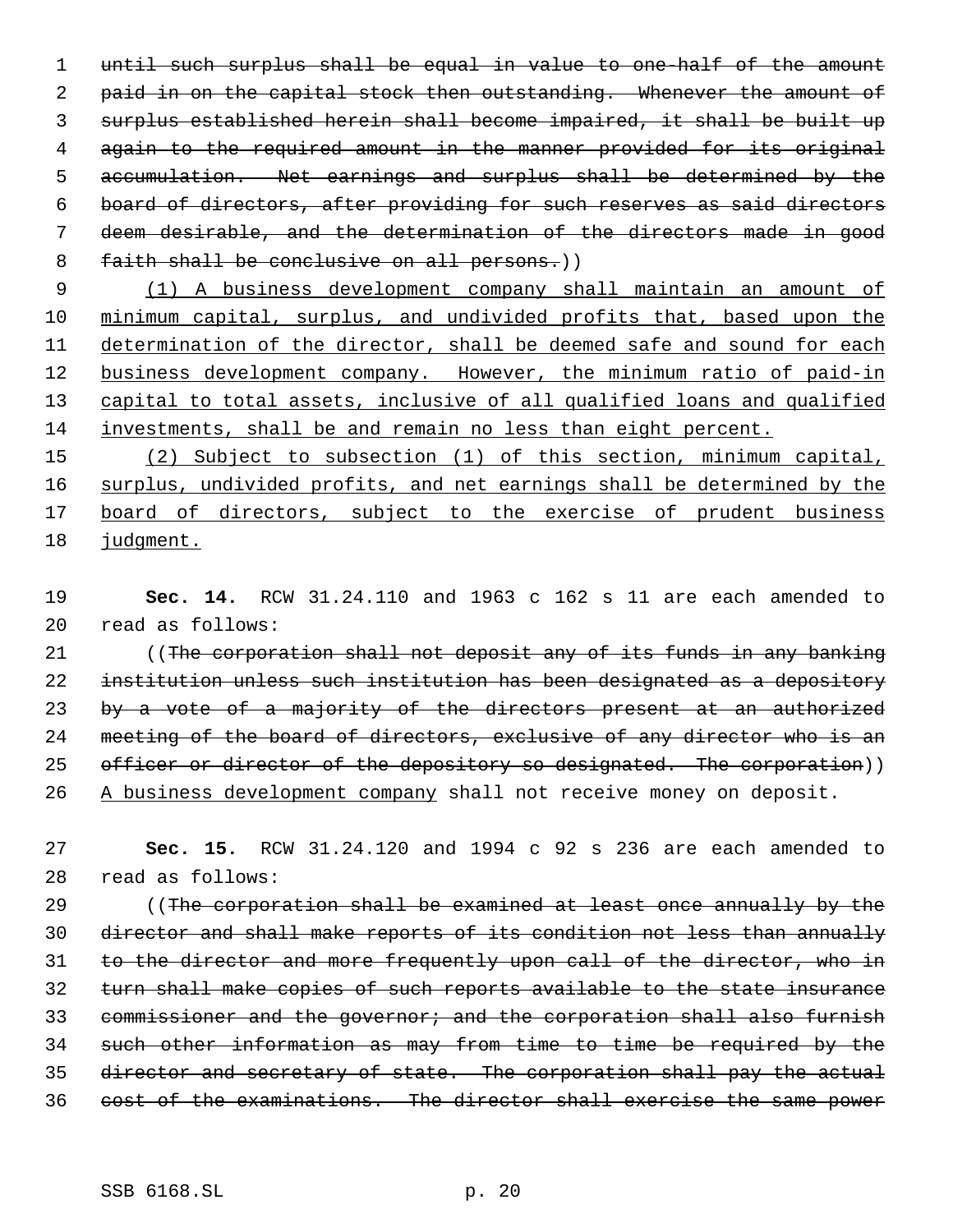1 and authority over corporations organized under this chapter as is now 2 exercised over banks and trust companies by the provisions of the Title 3 30 RCW, where the provisions of Title 30 RCW are not in conflict with 4 this chapter.))

 (1) The director shall exercise the same power and authority over business development companies organized under this chapter as exercised over banks and trust companies under Title 30 RCW, to the extent Title 30 RCW does not conflict with this chapter.

 9 (2) A business development company shall be examined at least once 10 every twenty-four months by the director and shall make reports of its 11 condition not less than annually to the director, and more frequently 12 in the discretion of the director. The business development company 13 shall pay the actual cost of the examinations.

14 (3) To assure the safety and soundness of business development 15 companies and to fulfill the purposes of this chapter, the director 16 may, by examination, rule, and interpretation, establish and enforce 17 safety and soundness and examination standards, for all operations and 18 activities of and related to business development companies.

19 **Sec. 16.** RCW 31.24.130 and 1963 c 162 s 13 are each amended to 20 read as follows:

21 (1) The first meeting of ((the corporation)) a business development 22 company shall be called by a notice signed by three or more of the 23 incorporators, stating the time, place, and purpose of the meeting, a 24 copy of which notice shall be mailed, or delivered, to each 25 incorporator at least five days before the day appointed for the 26 meeting. ((Said)) The first meeting may be held without such notice 27 upon agreement in writing to that effect signed by all the 28 incorporators. ((There shall be recorded in the minutes of the 29 meeting))  $A$  copy of ((said)) the notice or ((of such)) unanimous 30 agreement of the incorporators shall be recorded in the minutes of the 31 first meeting.

32 (2) At ((such)) the first meeting, the incorporators shall 33 ((organize by the choice, by ballot, of a temporary clerk; by the 34 adoption of bylaws, by the election by ballot of directors; and by 35 action upon such other matters within the powers of the corporation as 36 the incorporators may see fit.)), consistent with Title 23B RCW:

37 (a) Choose a temporary recording secretary;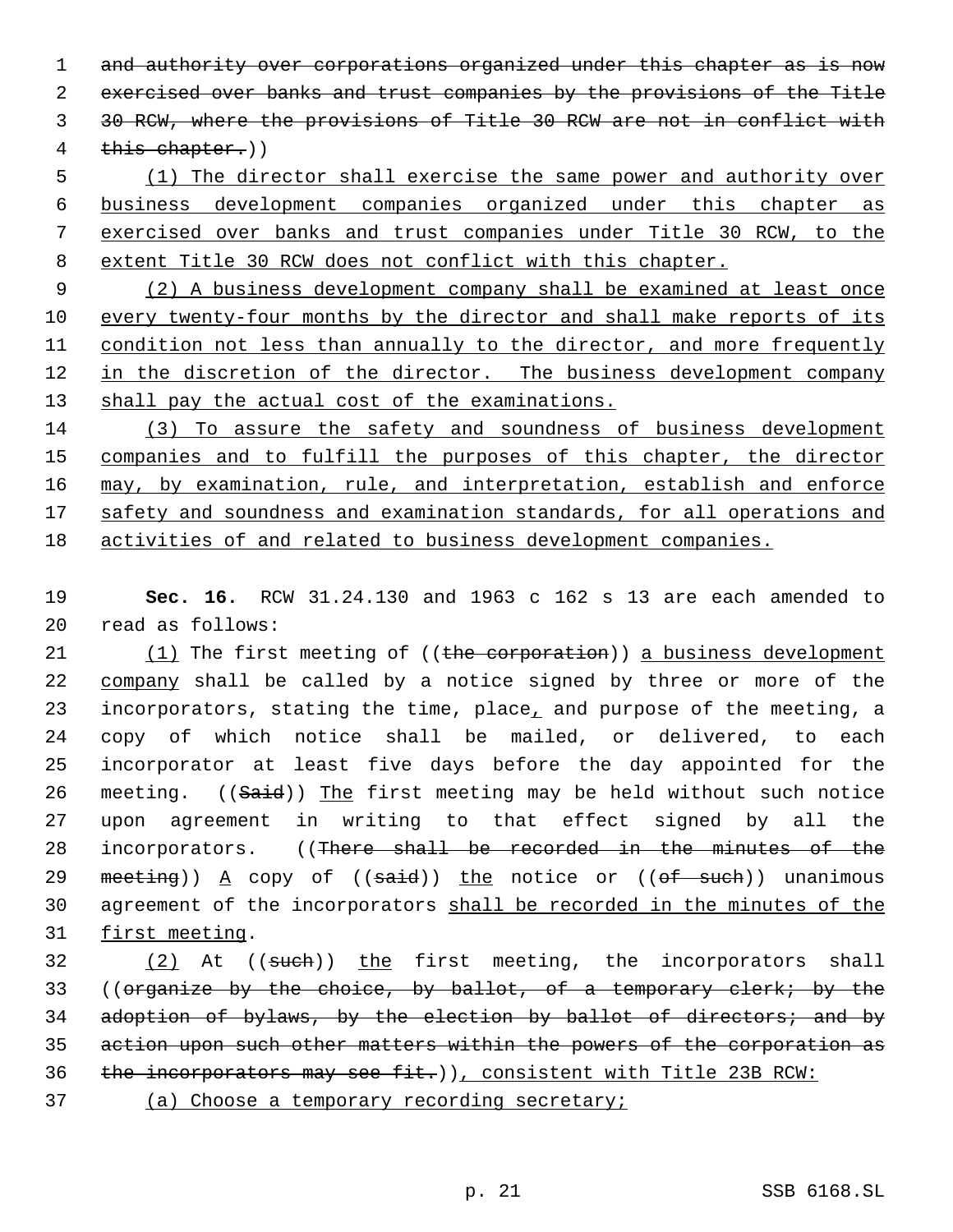1 (b) Adopt bylaws;

2 (c) Elect directors; and

 3 (d) Engage in other business within the powers of the business 4 development company as the incorporators present may see fit.

5 (3) Upon being sworn in at the first meeting, the temporary ((clerk 6 shall be sworn and)) recording secretary shall make and attest a record 7 of the proceedings. ((<del>Ten</del>))

8 (4) At least five of the incorporators shall ((be)) constitute a 9 quorum for the transaction of business at a first meeting.

10 **Sec. 17.** RCW 31.24.140 and 1963 c 162 s 14 are each amended to 11 read as follows:

12 Unless otherwise provided in the articles of incorporation, the 13 period of duration of ((the corporation)) a business development 14 company shall be perpetual, subject, however, to the right of the 15 stockholders ((and the members)) to dissolve the ((corporation prior to 16 the expiration of said period)) business development company as 17 provided in RCW 31.24.150.

18 **Sec. 18.** RCW 31.24.150 and 1991 c 72 s 50 are each amended to read 19 as follows:

20 ((The corporation may)) A business development company, upon the 21 affirmative vote of two-thirds of the votes  $((to -which))$  of the 22 stockholders entitled to vote their shares, shall ((be entitled and 23 two-thirds of the votes to which the member shall be entitled)) 24 dissolve ((said corporation)) the business development company as 25 provided by Title 23B RCW, ((insofar as)) to the extent that Title 23B 26 RCW is not in conflict with ((the provisions of)) this chapter. Upon 27 ((any)) dissolution of the ((corporation)) business development 28 company, none of the ((corporation's)) business development company's 29 assets shall be distributed to the stockholders until all sums due the 30 ((members of the corporation as)) creditors thereof have been paid in 31 full.

32 **Sec. 19.** RCW 31.24.170 and 1963 c 162 s 17 are each amended to 33 read as follows:

34 Any ((corporation)) business development company organized under 35 ((the provisions of)) this chapter shall be a state development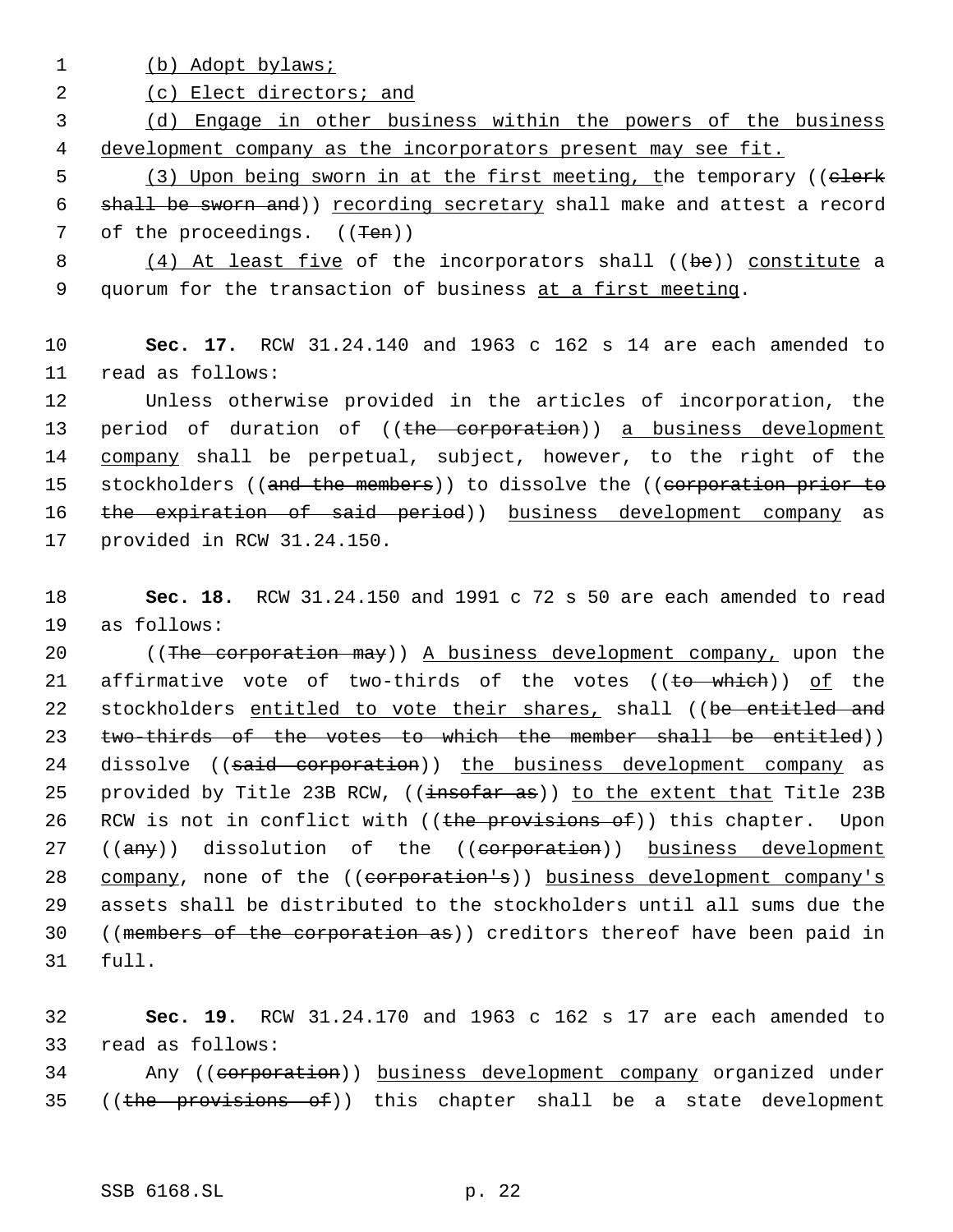1 company, as ((defined in)) authorized under Title V of the small 2 business investment act of 1958, Public Law 85-699, ((85th congress)) 3 15 U.S.C. Sec. 695, as amended, or any other similar federal 4 legislation((, and shall be authorized to operate on a statewide  $5$  basis)).

 6 **Sec. 20.** RCW 31.24.190 and 1973 1st ex.s. c 90 s 2 are each 7 amended to read as follows:

 $(1)$  In addition to the purposes specified in RCW 31.24.020( $(2)$ ) [(3)] an industrial development corporation)) a historic business 10 development company may be formed for one or more of the following purposes:

12 (a) To encourage and stimulate the preservation of historic 13 buildings or historic commercial areas or neighborhoods by returning 14 them to economically productive uses which are compatible with or 15 enhance the historic character of such buildings  $((\theta \cdot \hat{r}))$ , commercial 16 areas, or neighborhoods;

17 (b) To stimulate and assist in the development of business or other 18 activities which have an impact upon the preservation of historic 19 buildings ((or)), commercial areas, or neighborhoods;

20  $(c)$  To cooperate and act in conjunction with other organizations, 21 public or private, in the promotion and advancement of historical 22 preservation activities; and

23 (d) To provide financing through loans, investments of other 24 business transactions for the promotion, development, and conduct of 25 all kinds of business activity ((which)) that encourages or relates to 26 historic preservation. ((An industrial development corporation created 27 to carry out the purposes of this section))

 (2) A historic business development company shall not engage in the 29 broad economic and business promotion activities permitted by ((RCW 31.24.020(3) which are not related to the purposes of this section. Any such industrial development corporation shall in all other respects be subject to the provisions of this chapter)) a general business development company.

 (3) A general business development company may, in addition to all other activities permitted by this chapter, engage in those activities specifically permitted of a historic business development company organized under subsection (1) of this section.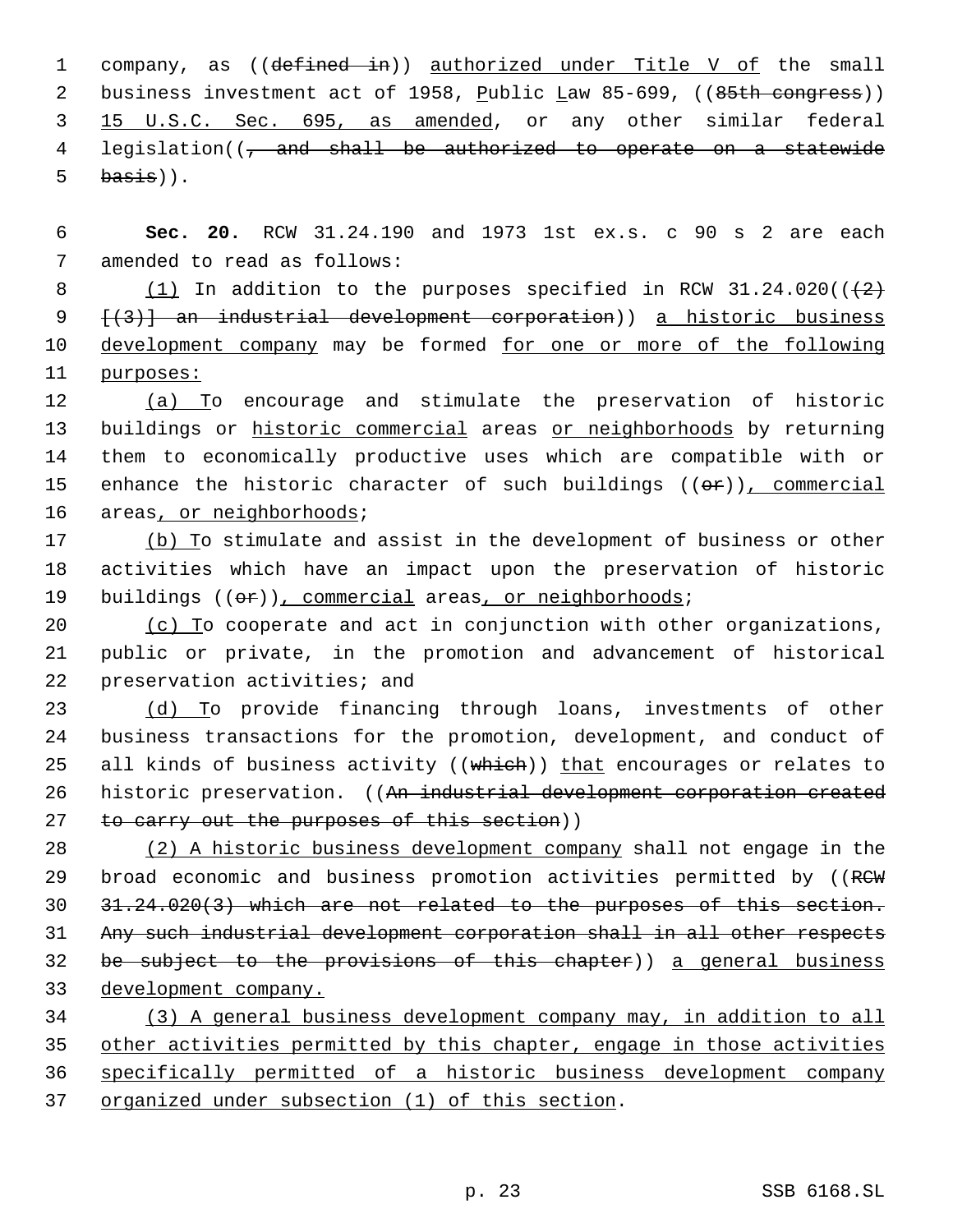NEW SECTION. **Sec. 21.** A new section is added to chapter 31.24 RCW to read as follows:

 Chapter 30.44 RCW applies to the insolvency and liquidation of a business development company organized under this chapter.

 NEW SECTION. **Sec. 22.** A new section is added to chapter 31.24 RCW to read as follows:

 The director has the same power and authority to exercise supervisory direction and conservatorship of, and to issue cease and desist orders upon, a business development company organized under this chapter, as the director has in regard to a bank under Title 30 RCW.

 NEW SECTION. **Sec. 23.** A new section is added to chapter 31.24 RCW to read as follows:

 (1) Subject to written approval of the director, one or more general business development companies may merge into or consolidate with each other consistent with chapter 30.49 RCW.

 (2) Upon ninety days advance application to and written approval of the director, a historic business development company may convert its charter to that of a general business development company. An application for conversion shall contain a cover letter requesting conversion, the proposed articles of amendments and bylaws amendments, a modified business plan, and other relevant information in form and substance similar to the requirements of a de novo application for a general business development company as provided in RCW 31.24.020. In making a determination of whether to approve or deny such a conversion, the director shall consider:

 (a) The historic performance and safety and soundness of the historic business development company;

 (b) Whether the conversion to a general business development company will have a likelihood of continuing to fulfill the purposes of this chapter;

 (c) Whether the applicant will have a likelihood of remaining safe and sound as a general business development company and pursuant to its proposed modified business plan; and

 (d) Whether the proposed conversion would serve, or otherwise not detract from, the needs and convenience of the community served by the business development company.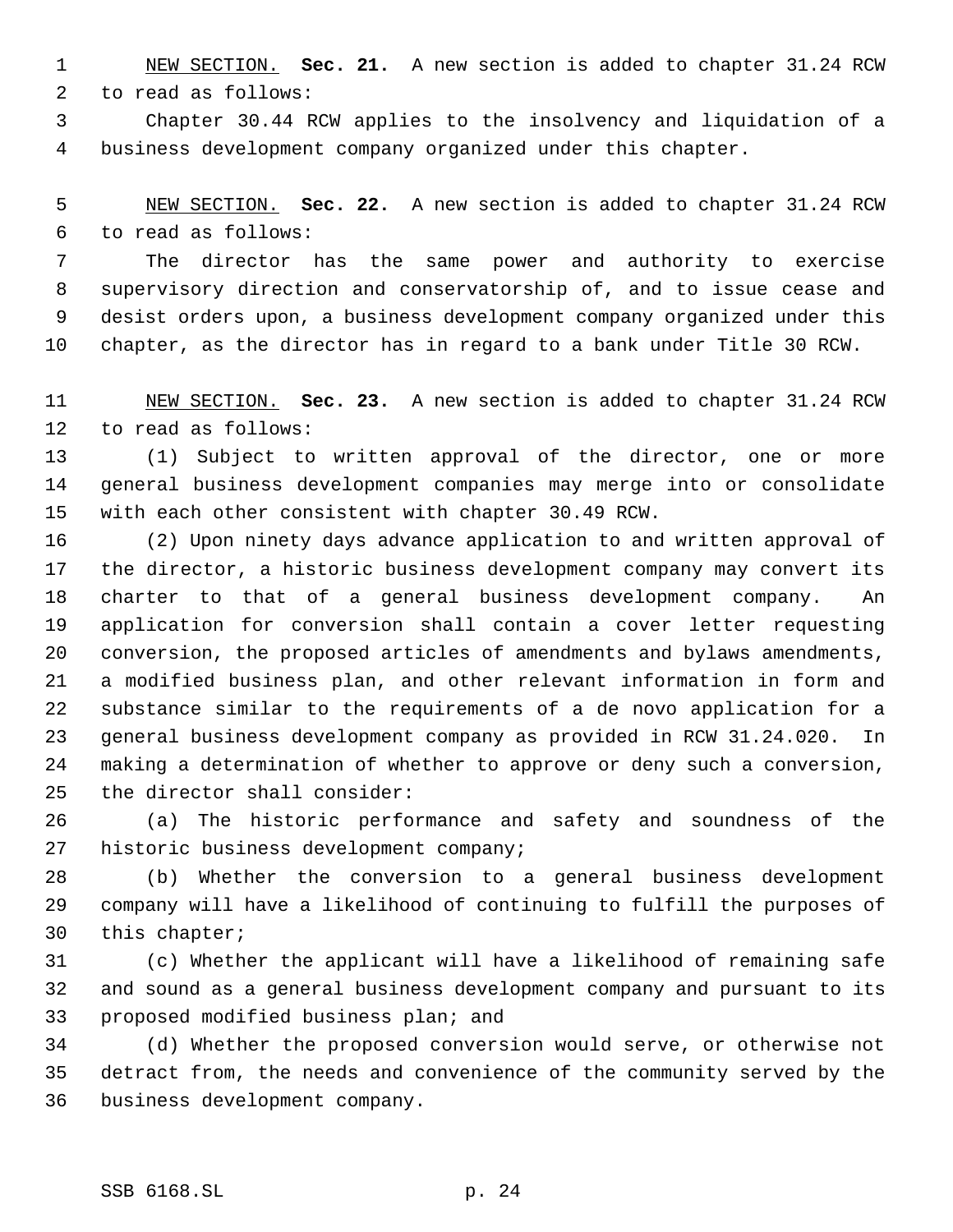NEW SECTION. **Sec. 24.** A new section is added to chapter 31.24 RCW to read as follows:

 (1) Notwithstanding any other provision of this chapter, a development credit corporation created under chapter 31.20 RCW, or any other company incorporated under Title 23B RCW, may convert to a business development company by filing an application with the department and receiving written approval of the director within ninety days of the date the application is received.

 (2) In addition to all other requirements of a business development company pursuant to this chapter, the director shall not approve an application for conversion of a development credit corporation unless:

 (a) A minimum of three stockholders of such corporation are financial institutions;

 (b) The majority of outstanding shares of common stock of such corporation are held by financial institutions;

 (c) The articles of incorporation of such a corporation are amended to conform to the requirements of RCW 31.24.020;

 (d) The bylaws of such a corporation are amended to conform to the requirements of this chapter;

 (e) The business plan of the corporation is consistent with the 21 requirements of this chapter and has been approved by the director; and

 (f) The corporation otherwise satisfies the director that all other requirements of a business development company under this chapter have been met. However, such a corporation is not required to have had a minimum of five incorporators at the time it originally was incorporated with the secretary of state, as provided for in RCW 31.24.020(1).

 (3) Upon approval by the director of the corporation's application for conversion, the amended articles of incorporation, as approved by the director, shall be filed by the director with the secretary of state in the same manner provided for the filing of initial articles of incorporation under section 4 of this act. Such corporation shall not commence operation as a business development company until the director has issued such corporation a certificate of authority to conduct business as a business development company.

 NEW SECTION. **Sec. 25.** A new section is added to chapter 31.24 RCW to read as follows: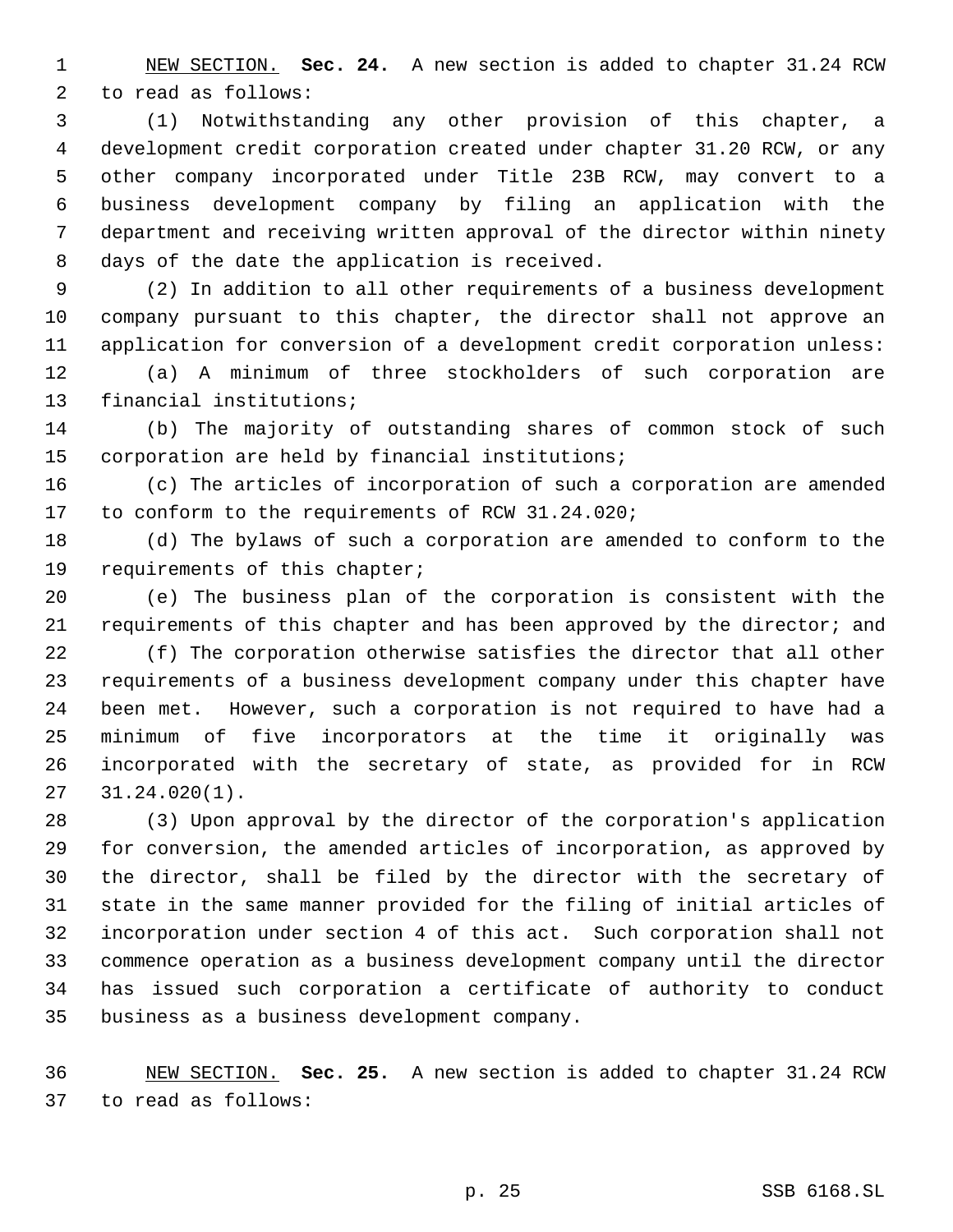The existing privileges, immunities, and requirements of confidentiality and disclosure with respect to examination records and information obtained by the director in conducting examinations, which are applicable to banks, as set forth in RCW 30.04.075, apply to examination records and information obtained by the director in conducting examinations of business development companies organized under this chapter.

 NEW SECTION. **Sec. 26.** A new section is added to chapter 31.24 RCW to read as follows:

 Notwithstanding any other provision of this chapter, a business development company organized under this chapter may be chartered as a limited liability company, or may convert to doing business as a limited liability company, to the same extent and subject to the same terms and conditions as permitted for a bank organized under Title 30 RCW, including, without limitation, requirements related to director approval, operational matters, corporate governance, and restrictions on complete dissociation. However:

 (1) The rights of stockholders, as defined in this chapter, supersede the provisions of Title 30 RCW to the contrary; and

 (2) The limited liability company agreement, or other governing charter document of the limited liability company, must contain the same or substantially similar recitals as required in RCW 31.24.020 with respect to business purpose, organizational authority, board of directors, management, and limitations on liability of directors and officers.

 NEW SECTION. **Sec. 27.** A new section is added to chapter 31.24 RCW to read as follows:

 (1) An applicant may apply simultaneously for both a business development company charter, under this chapter, and for a license as a nondepository lender of federally guaranteed small business loans, under chapter 31.40 RCW.

 (2) An applicant may apply simultaneously for both a business development company charter, under this chapter, and for a license as a nondepository lender of guaranteed agricultural loans, under chapter 31.35 RCW.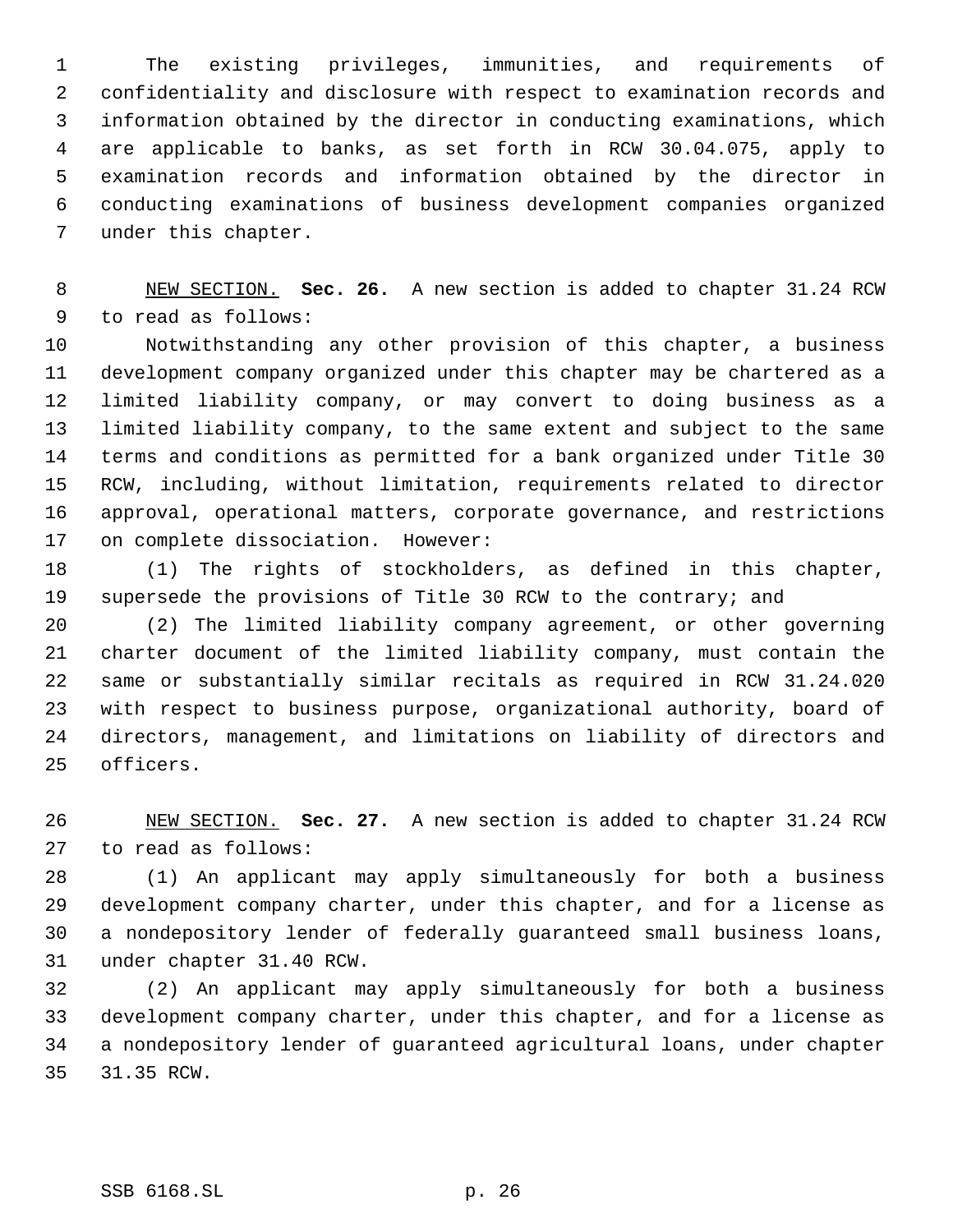(3) Notwithstanding any provisions of this chapter or chapter 31.35 or 31.40 RCW, applications presented to the director as set forth in subsections (1) and (2) of this section shall be considered and evaluated by the director as one application, and an applicant:

 (a) If granted a business development company charter based on a joint application as provided in subsections (1) and (2) of this section, shall pay fees and charges only as required by this chapter and be subject to joint and simultaneous application review and periodic examination; and

 (b) If denied a business development company charter when having made a joint application as provided in subsections (1) and (2) of this section, shall pay fees and charges only as required by this chapter.

 (4) An existing business development company organized under this chapter may apply for either a license, under chapter 31.35 RCW, or a license, under chapter 31.40 RCW, or both; and, if granted, the business development company, as a dual licensee, shall then pay fees and charges only as required by this chapter and be subject to joint and simultaneous application review and periodic examination.

 NEW SECTION. **Sec. 28.** A new section is added to chapter 31.35 RCW to read as follows:

 Section 27 (2) through (4) of this act supersede any contrary provision of this chapter.

 NEW SECTION. **Sec. 29.** A new section is added to chapter 31.40 RCW to read as follows:

 Section 27 (1), (3), and (4) of this act supersede any contrary provision of this chapter.

 **Sec. 30.** RCW 31.40.090 and 1994 c 92 s 268 are each amended to read as follows:

 (1) The director shall examine each licensee not less than once 30 ((each year)) every twenty-four months.

 (2) The director may with or without notice and at any time during regular business hours examine a licensee or a subsidiary of a licensee.

 (3) A director, officer, or employee of a licensee or of a subsidiary of a licensee being examined by the director or a person